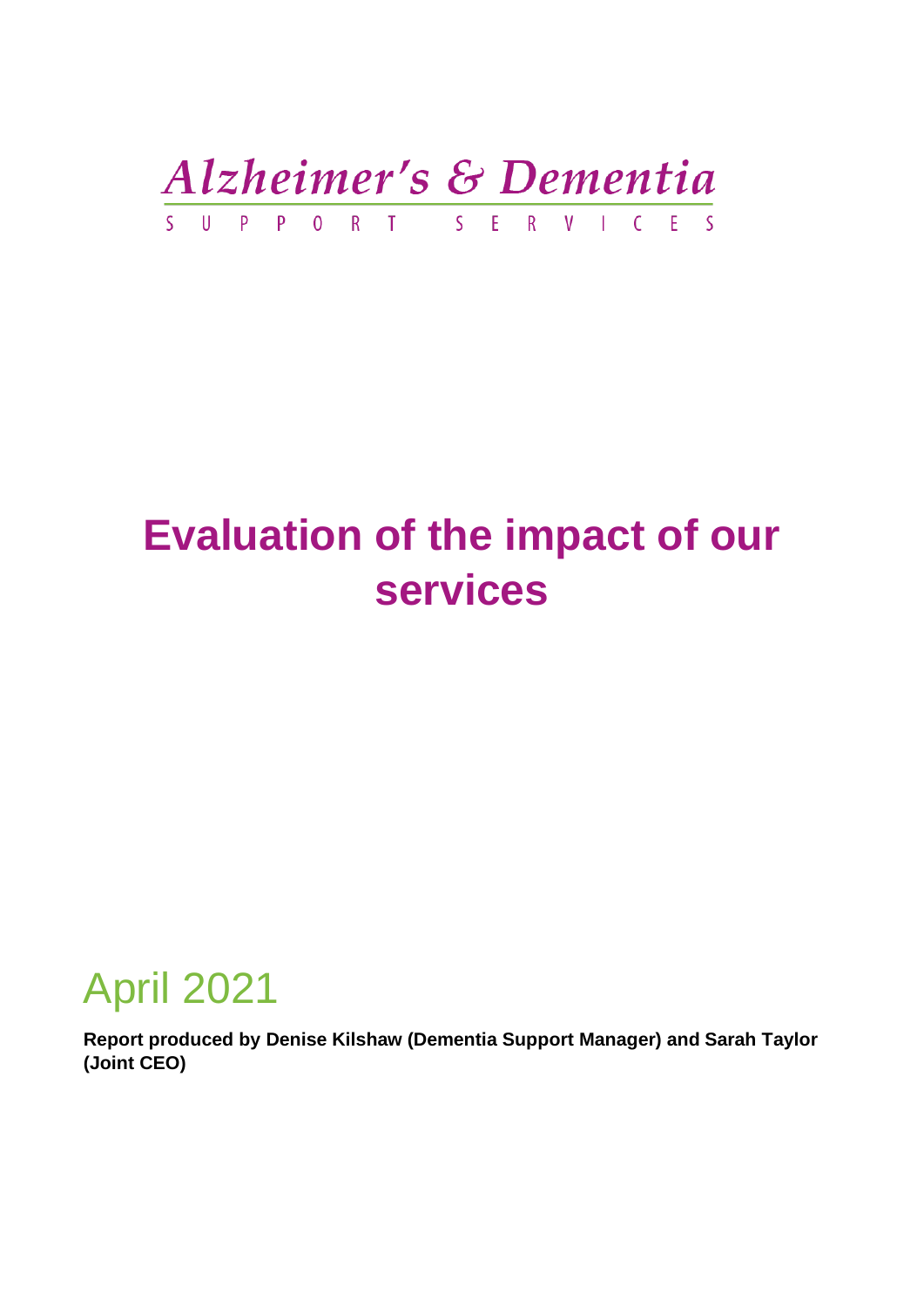# Table of Contents

| What did people tell us about their experience of Dementia Support?10          |  |
|--------------------------------------------------------------------------------|--|
| What did people tell us about their experience of Virtual Support Groups? 13   |  |
| What did people tell us about their experience of Singing Back the Memories?15 |  |
| What did people tell us about their experience of The Beacon Day Service?16    |  |
| What did people tell us about their experience of Support at Home? 18          |  |
|                                                                                |  |
|                                                                                |  |
|                                                                                |  |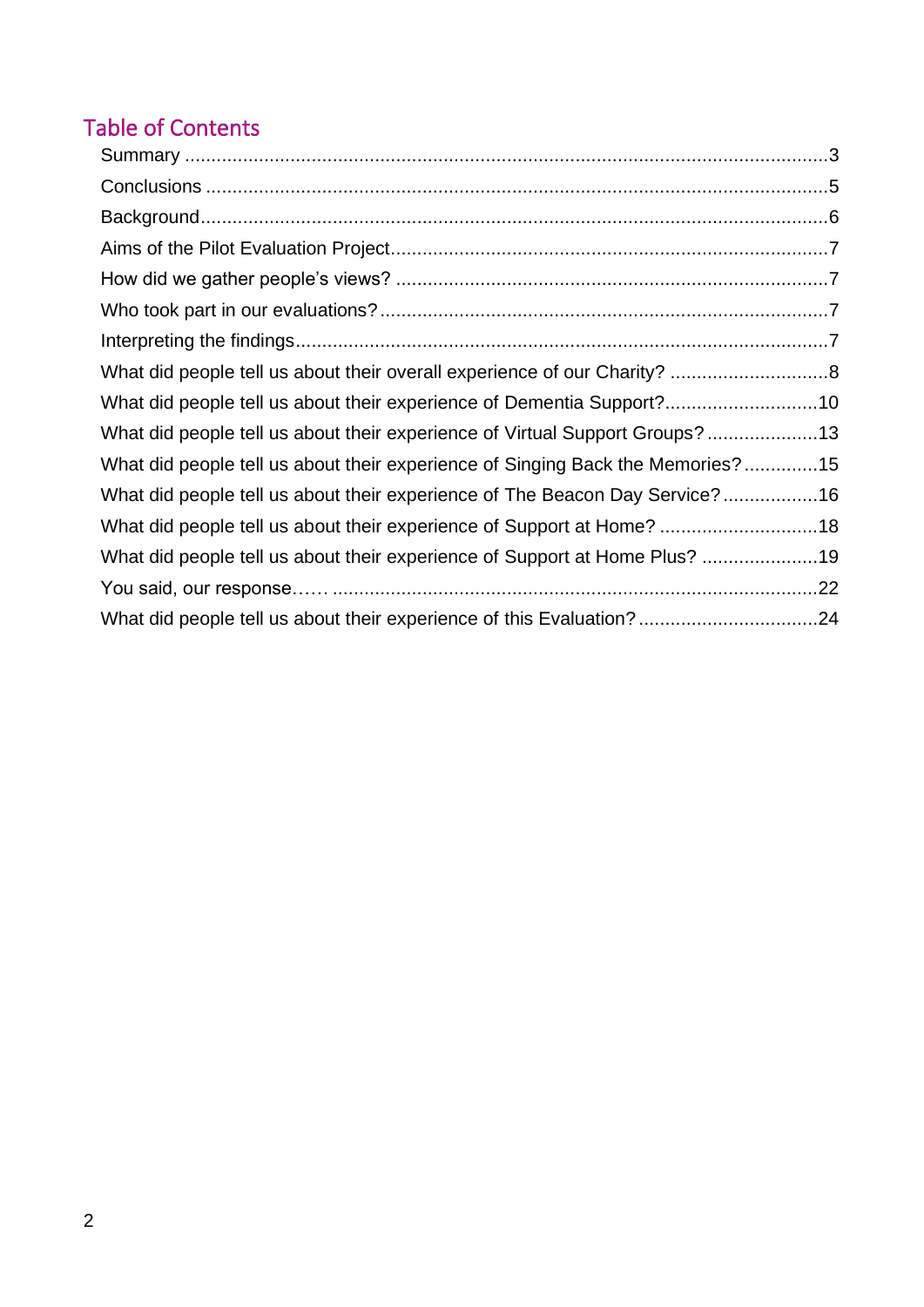### <span id="page-2-0"></span>**Summary**

Almost one million people in the UK are living with dementia<sup>1</sup>, and the majority of these are over the age of 65 years and living with other health conditions. There are estimated to be 23,940 people over the age of 65 living with dementia in Kent<sup>2</sup>. Living with dementia can bring challenges for the person with dementia and those around them; Alzheimer's and Dementia Support Services provides a variety of services to support people throughout their experience of dementia. We carried out a Pilot Evaluation Project to help us understand the impact our services have and to help us determine how we will evaluate our services on an ongoing basis. A total of 79 people took part in the survey (32 people with dementia and 47 carers or relatives). The evaluation consisted of a 1-2-1 discussion with a member of the relevant team. Wherever possible, the discussions took place face-to-face, otherwise they were carried out over the phone or by video call. The discussions were focussed on the specific service being accessed; however, we also held some discussions that reflected the person's overall experience of the Charity where they access multiple services. The key findings throughout the evaluation addressed 6 broad 'I' statements as follows:



<sup>1</sup> Prince, M et al. (2014) Dementia UK: Update Second Edition report produced by King's College London and the London School of Economics for the Alzheimer's Society

 $2$  Wittenberg, R et al. (2019) Projections of older people with dementia and costs of dementia care in the United Kingdom, 2019–2040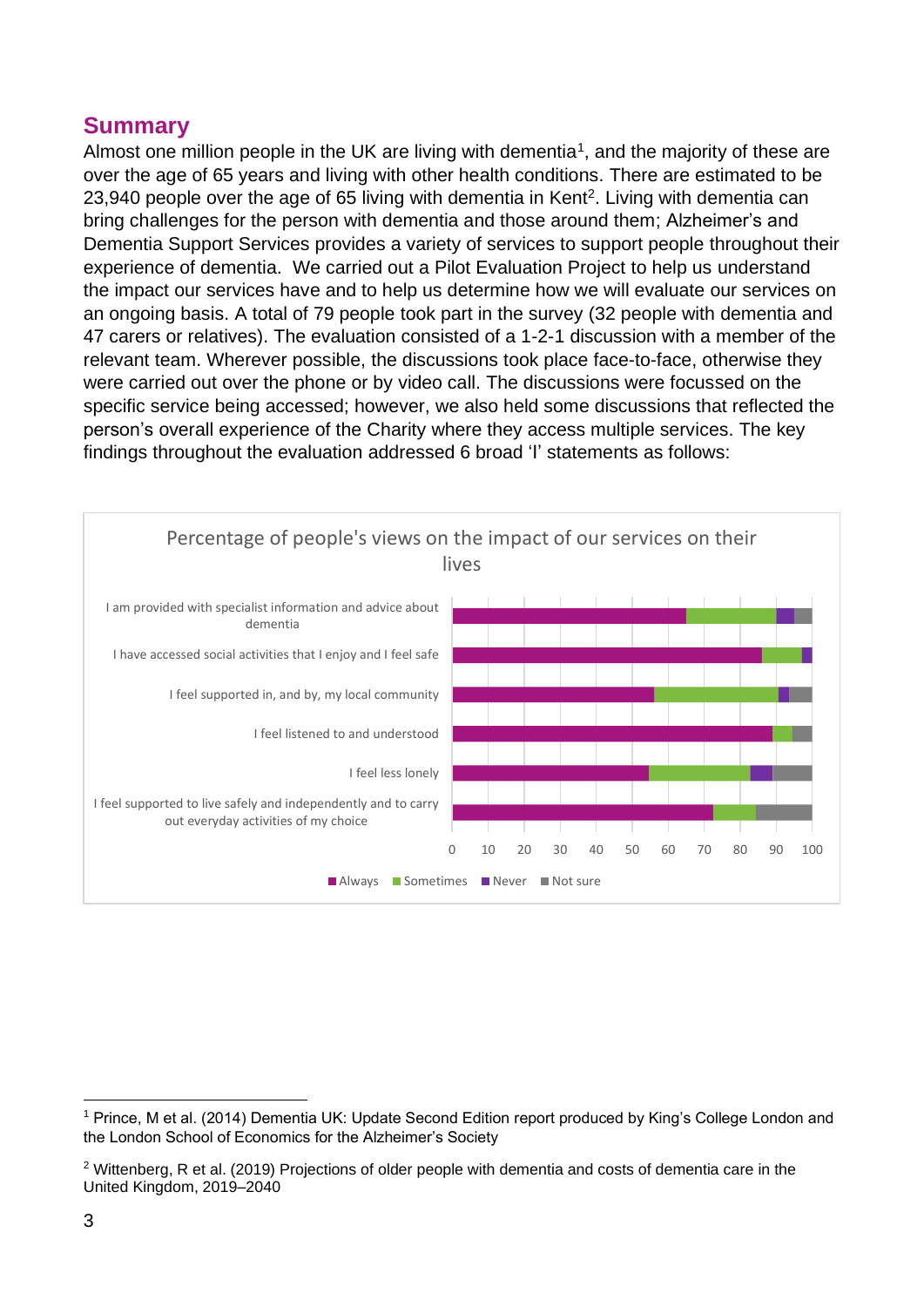### **1. I am provided with specialist information and advice about dementia.**

65% of people we spoke to said that they feel this way 'always'. Only one person stated that they 'never' feel this way, however they did add that their partner had thrown away the information that had been provided.

### **2. I have accessed social activities that I enjoy and I feel safe.**

86% of people we spoke to said that they 'always' feel this way. Only one person stated 'never', but had explained that their relative would prefer not to have the service as they lack the insight into the help they need, therefore cannot say they enjoy it.

### **3. I feel supported in, and by, my local community.**

56% said that they 'always' feel this way. We received lots of feedback showing that people took this statement to refer to the wider community, as opposed to the community created within our services. Whilst some people talked about supportive friends and neighbours, others felt there is a lack of understanding and empathy in the general community. Many people commented on how they feel part of a community within the support groups they access.

#### **4. I feel listened to and understood.**

89% of people stated that they 'always' feel this way when accessing our services. Comments about the staff they have come into contact with were very complimentary and included words such as empathetic, sympathetic, informative, comfortable, attentive, supportive and responsive.

#### **5. I feel less lonely.**

55% of people said that they feel this way 'always'. Those that only feel this way 'sometimes' or 'never' explained that, whilst they may not feel lonely in the moment of accessing the services, at other times they do still experience loneliness. A few people commented on how living with dementia can make them feel lonelier because of the challenges it brings and the lack of understanding.

#### **6. I feel supported to live safely and independently and to carry out everyday activities of my choice.**

73% of people told us that they 'always' feel this way. Many people commented on how the COVID-19 pandemic had restricted their choices, for example those in receipt of Support at Home were going to lots of places of interest beforehand but then had to stop due to shielding.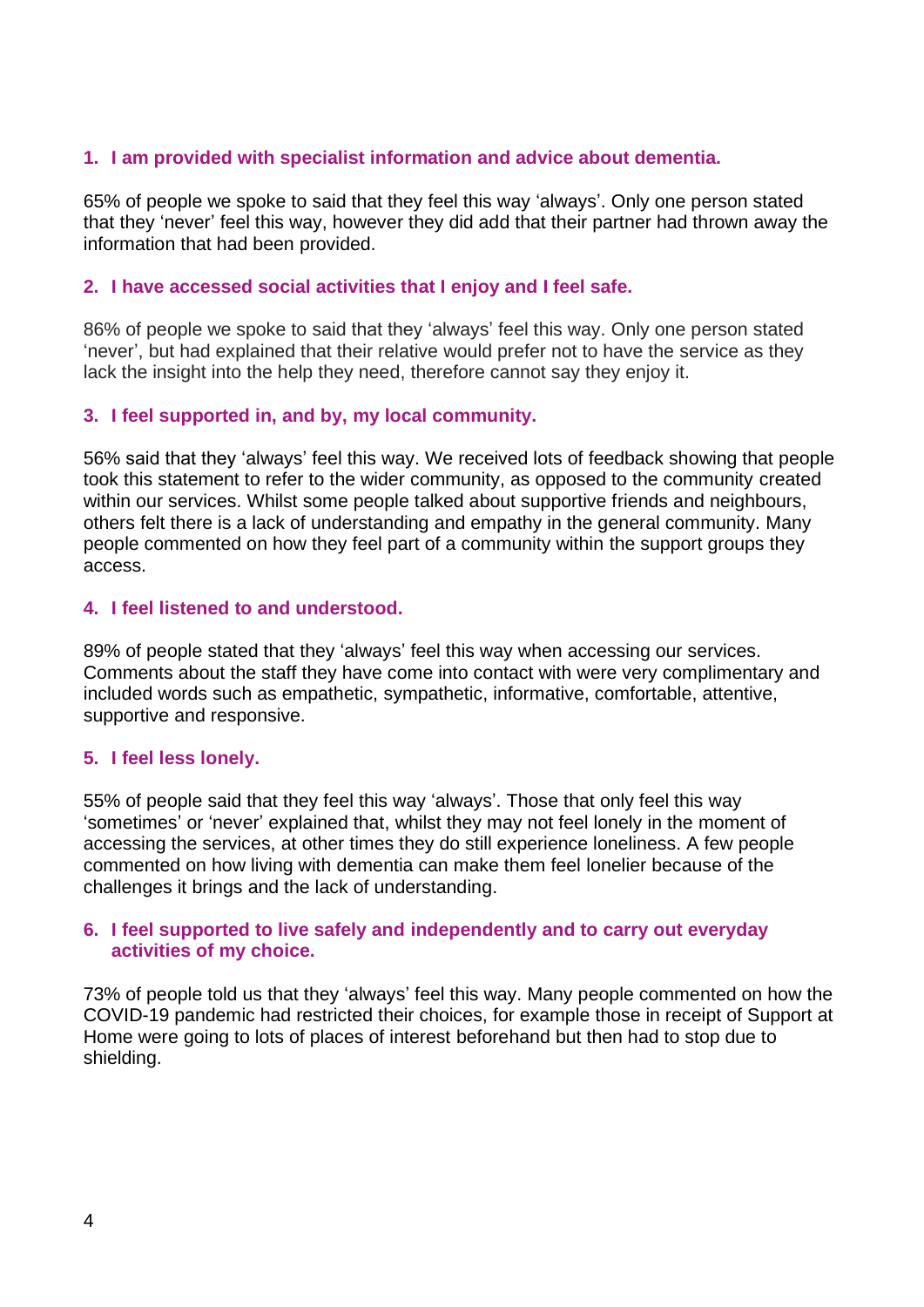### <span id="page-4-0"></span>**Conclusions**

It is clear from the feedback received that our services have had a very positive impact on people. The majority of people answered 'always' when asked if they feel safe, supported, listened to, and understood. The majority of people also answered 'always' when asked if they are provided with specialist information and advice and have been able to access their choice of activities. In cases where people stated 'never', they gave reasons that would be beyond the services' control. Wherever the people taking part referred to individual staff members their comments were extremely positive.

With regards to the evaluation process itself, most people found the process simple. Constructive feedback was provided, and this will help inform how we undertake our organisation-wide evaluation in the future. It was clear that face-to-face evaluation discussions were key to ensuring a positive experience.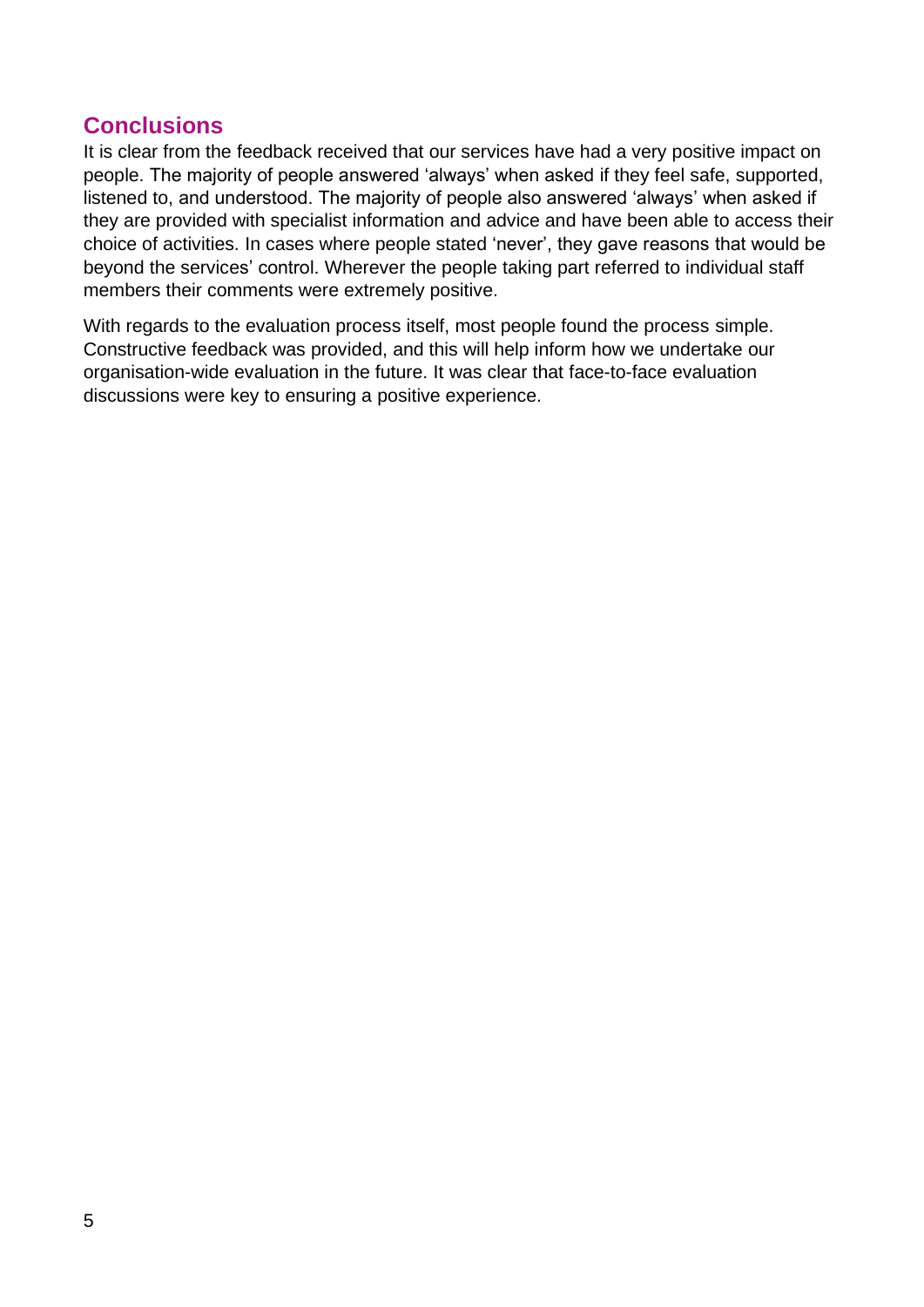## <span id="page-5-0"></span>**Background**

Around 850,000 people in the UK are living with dementia, and the majority of these are over the age 65 and living with other health conditions<sup>3</sup> There are estimated to be 23,940 people over the age of 65 living with dementia in Kent<sup>4</sup>. On average, ADSS supports 580 people each month.

Alzheimer's and Dementia Support Services (ADSS) is Kent's biggest independent charity dedicated to providing support to people affected by dementia. Working within the Dartford, Gravesham and Swanley area since 1991, ADSS provides a range of services including information and guidance, community support and activity groups, 1-2-1 support in people's own homes, and day support. The services provided aim to ensure that those diagnosed with dementia feel supported throughout their experience of dementia and can live the life they want. They also aim to ensure that family members, or others involved, are supported. This report describes the findings from evaluation discussions undertaken throughout March 2021 between ADSS staff and people that use the services, looking at the impact of these services on people living with and affected by dementia. ADSS has always valued the feedback of those it supports, however evaluation methods have been sporadic.

It is important to be aware that at the time of this Evaluation Pilot we had been working within the restrictions brought about by the COVID-19 pandemic. This meant that some services could not be evaluated as they had not been able to run in their usual way, for example Memory Cafes and Peer Support had been merged into regular virtual support groups. This also meant that, whilst our preferred method of facilitating evaluation discussions would have been face-to-face, it was not always possible to do it this way therefore we had to sometimes opt for phone calls or video calls.

A working group consisting of Joint CEO, Dementia Support Manager and Dementia Care Manager designed the evaluation questionnaires based on their combined experience and knowledge of conducting this process. It was a key priority to ensure that those living with dementia could actively partake in the discussions, offering a combination of minimal multiple-choice responses, and the opportunity to speak freely was identified as the most enabling method. However, it was also identified that a lot could be learnt about the accessibility of the evaluation process through this pilot hence additional questions about the evaluation itself were added. The 'I' statements were based on the draft outcomes proposed by Kent County Council (KCC) in their Dementia Wellbeing tender.

<sup>&</sup>lt;sup>3</sup> Prince, M et al. (2014) Dementia UK: Update Second Edition report produced by King's College London and the London School of Economics for the Alzheimer's Society

<sup>4</sup> Wittenberg, R et al. (2019) Projections of older people with dementia and costs of dementia care in the United Kingdom, 2019–2040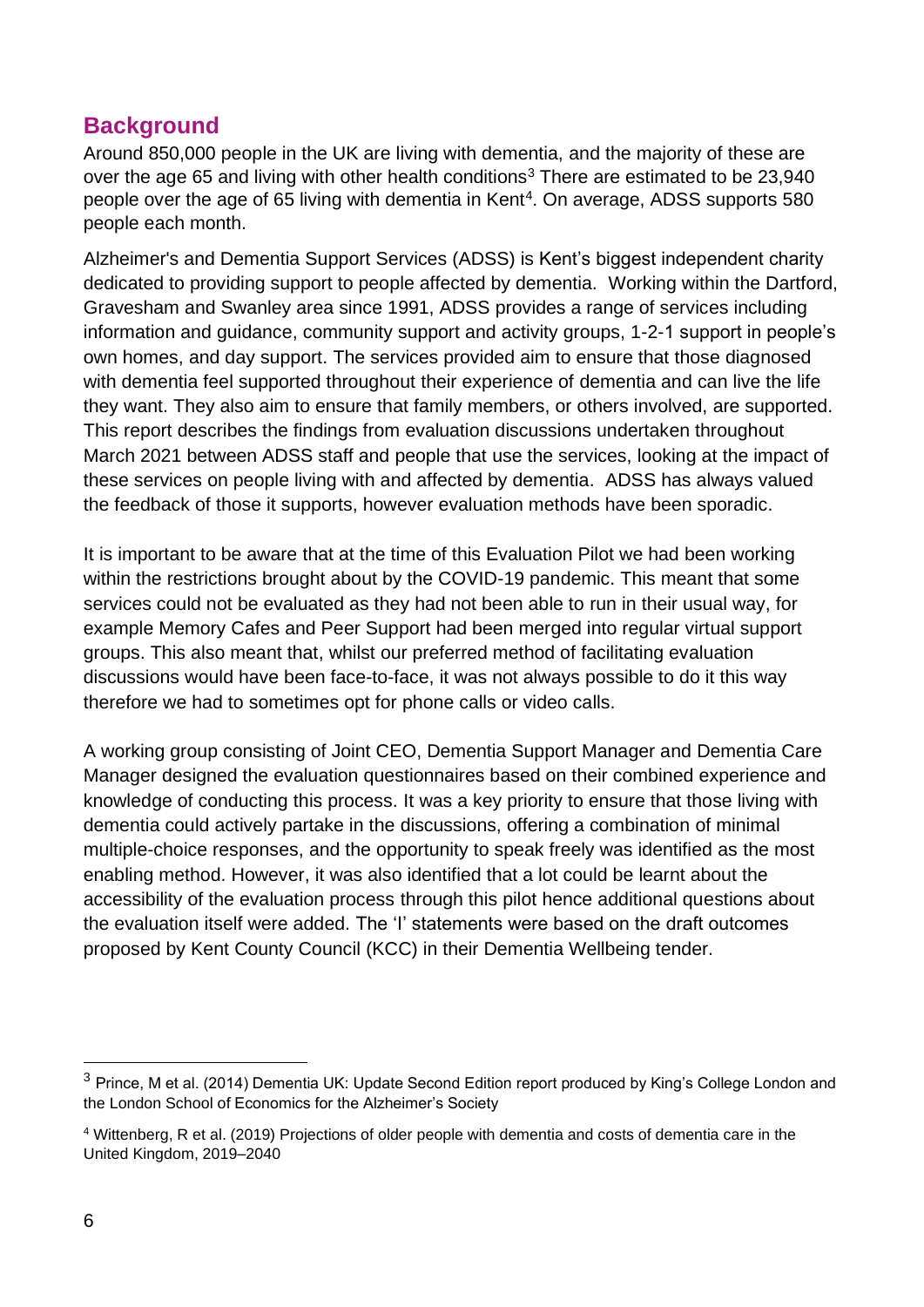# <span id="page-6-0"></span>**Aims of the Pilot Evaluation Project**

The project aimed to answer two broad questions:

- 1. How do the services we provide impact on the people we support?
- 2. How should we evaluate our services on an ongoing basis moving forward?

### <span id="page-6-1"></span>**How did we gather people's views?**

To explore these questions in detail we conducted evaluation discussions with those affected by dementia (either a person with dementia or a carer or relative) that have accessed our services. In total, 79 people (32 people with dementia and 47 carers or relatives of those with dementia) gave us their views by taking part in a 1-2-1 discussions with a member of the relevant team. The discussions took place face-to-face, wherever possible, or otherwise over the phone or by video call.

### <span id="page-6-2"></span>**Who took part in our evaluations?**

Of the 79 people who took part, 32 (40%) were people with dementia, and 47 (60%) were carers or relatives. We asked 59 people how long they had been accessing our services; 18 said less than 6 months; 12 said 6-12 months; and 23 said longer than a year; 6 were not able to recall the length of time. Seventeen people had found out about the service they were evaluating through health services, such as their GP and the Memory Service; nine people used an online search or saw a leaflet; twelve people were by word of mouth or by attending our Community Café; eleven were told about us by a family member; and the remainder were by other local organisations, were already involved in our services, or were not sure.

### <span id="page-6-3"></span>**Interpreting the findings**

Selection of those invited to take part was carried out by the relevant service's managers to ensure that those invited had accessed the service recently and could therefore provide current feedback. This, added to the preference of this pilot to carry out evaluation discussions rather than offering forms to be filled in, limited the number of people involved. 14% of the average number of people supported each month by ADSS took part.

Although carers or relatives are not directly supported through The Beacon, Support and Home or Support at Home Plus services they were invited to take part in evaluation discussions so that the impact of this support on their caring roles could be measured. They could also provide feedback regarding their observations of the impact on the person with dementia.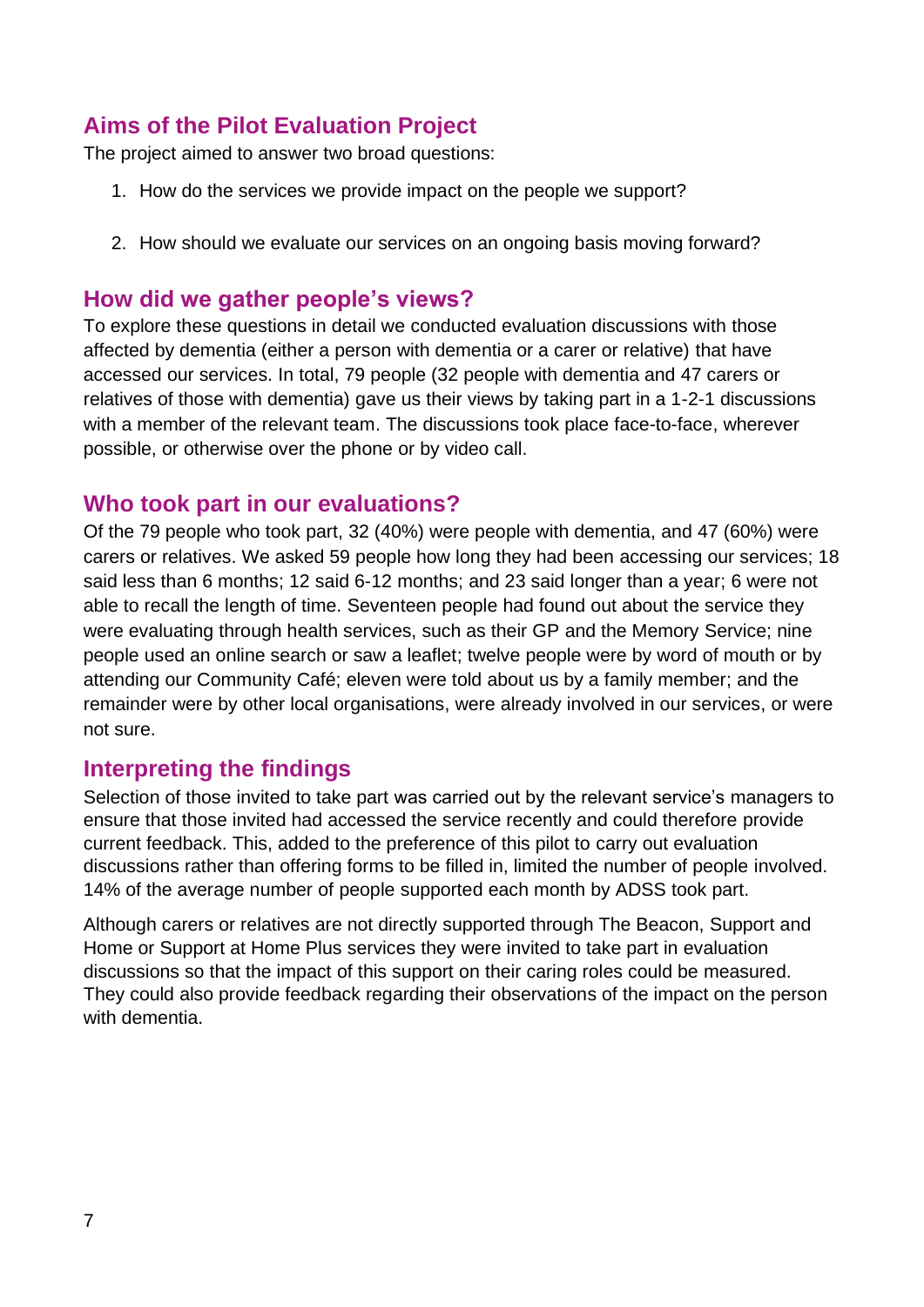# <span id="page-7-0"></span>**What did people tell us about their overall experience of our Charity?**

Twelve people (three people living with dementia and nine carers) took part in discussions about how they feel the Charity as a whole has impacted on them. Eleven of those people have been accessing our services for longer than a year, and one had been accessing our services for 6–12 months. Eleven people accessed our services due to receiving a diagnosis of dementia, either for themselves or the person they care for, and one person accessed our services because they were having difficulty coping. Between them they have accessed several services that we offer:



Seven people felt that they 'always' receive specialist information and advice about dementia, and four people felt that was 'sometimes' the case. One person felt they had 'never' received specialist information and advice about dementia, however upon further discussion we were informed by that person that they had been given an information pack but the person living with dementia had thrown that away. People commented that information has been provided that they could refer back to, and they could contact us as and when they needed further information. Another person stated that they felt the COVID-19 pandemic had impacted on them being able to access information and advice through the usual support groups.

### **"There is always someone to talk with to get needed information."**

Eleven people stated that they have always been able to access activities that they enjoy and feel safe doing; one person did not answer. All twelve people had lots of positive things to say about the activities they've accessed using terms such as 'feeling relaxed', 'fun', 'enjoy', 'safe', 'supportive', 'sharing', and 'company'. Many people explained that being with people in a similar situation, and having activities tailored for those with dementia, was an important part of what we provide. One person queried who the Memory Cafes and Support groups are aimed at, was it the person with dementia or the family carer, and this is understandable as they are for both.

### **"In lockdown it has been a God send."**

When asking if people feel supported in, and by, their local community, five people stated 'always'; and seven stated 'sometimes'. Some people referred to the area where they live, and specifically the support, or lack thereof, from their neighbours. However, others talked about feeling part of a community within the support groups we provide.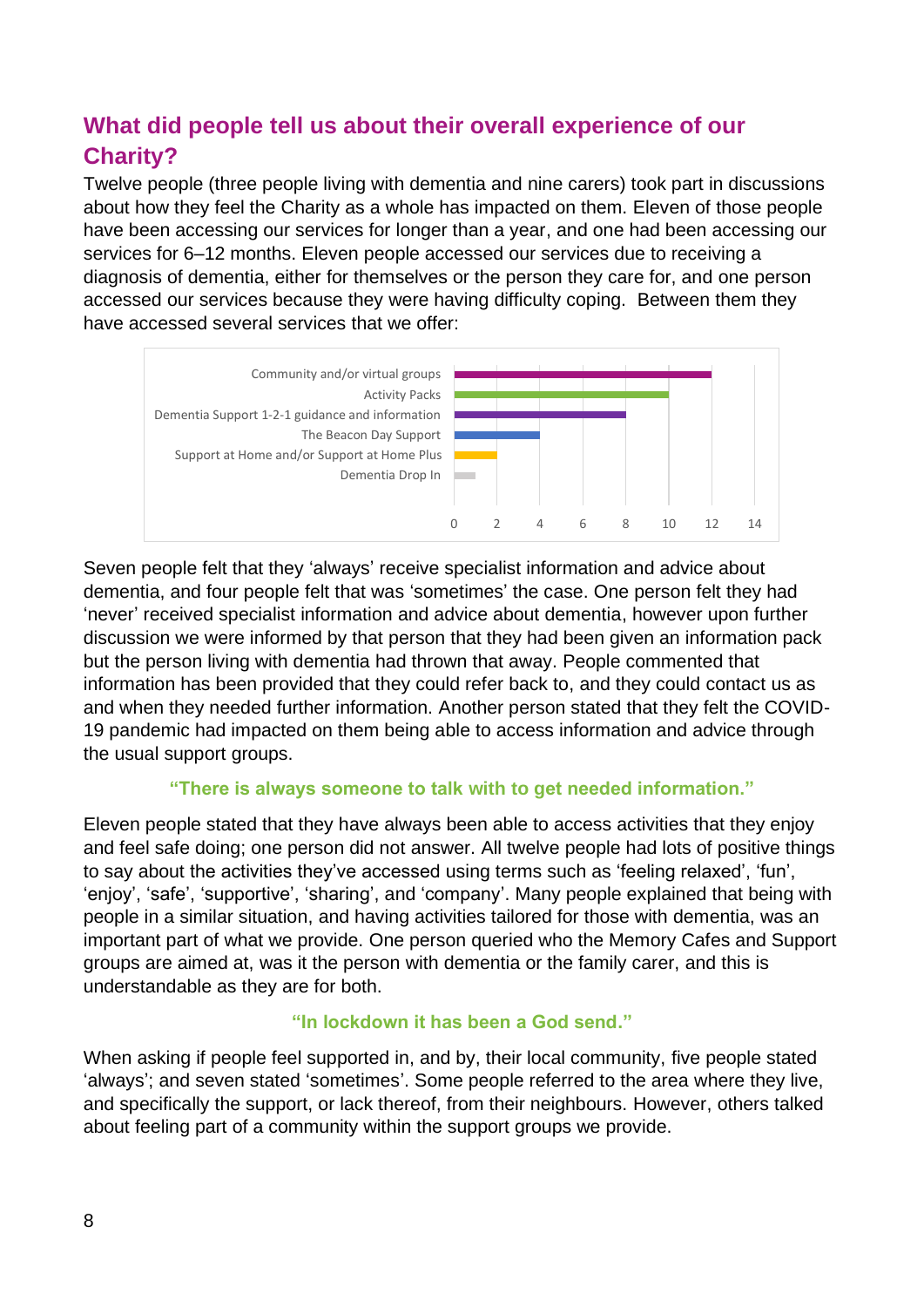### **"The sessions you offer, without we would feel abandoned and isolated. We've made friends within the groups."**

Nine people 'always' feel listened to and understood; two people feel that way 'sometimes'; and one person 'wasn't sure' how they felt. All comments about the support provided by us were positive; one person stated that we pick up on how they are feeling as well. There were a few further comments demonstrating how we take this a step further by offering support and taking action.

#### **"I'm not necessarily that vocal anymore but people will listen to me in a nice way."**

When asking if people feel less lonely, we received a mixed response with six saying 'always'; three saying 'sometimes'; and two saying 'never'; one person did not answer. All further comments regarding our services were positive, all demonstrating that people would feel lonelier if they were not accessing our services. However, even with services such as ours, people do still experience loneliness because of their situation, for example coping with the carer role or coping with the challenges that dementia brings.

### **"I feel very lonely and emotional at times. I very often sneak into the other room to have a good cry."**

### **"If it hadn't of been for ADSS doing the virtual singing back the memories we would have been quite lonely (during COVID pandemic). In very difficult times ADSS acted quickly in a very difficult time. We have support from other service users we have become friends and ADSS is the link."**

Eight people 'always' feel supported to live safely and independently, and to carry out everyday activities of their choice. Two people stated they feel that way 'sometimes', and two people were 'not sure'. Carers that responded generally felt this statement was more aimed at the person with dementia, however a couple did add that they have been able to 'get things done' whilst the person they care for attended our services. 1 person living with dementia specifically talked about the support her husband gives her which helps her in her own home, others talked about how they enjoyed attending services and how they feel they could get help if they needed it.

### **"John couldn't live independently, but it helps me to care for John myself. In normal time I was able to drop John off and do my shopping, with peer support, very helpful for John and myself."**

We then asked what difference accessing our services had made to their lives; all responses were very positive. Responses included increased confidence, opportunities to meet others in a similar situation, development of friendships, ability to cope with the diagnosis, and ability to do things they enjoy.

### **"I like to meet people and be friendly and has made me happier. I like to help people, I like that I can do different things I liked going on the boat and playing different games and caring for the others. I enjoy the singing the best."**

Lastly, we asked for any other comments about our services, and again responses were extremely positive. There was a common theme of how friendly and supportive people feel we have been; one person stated that we have helped them more than any other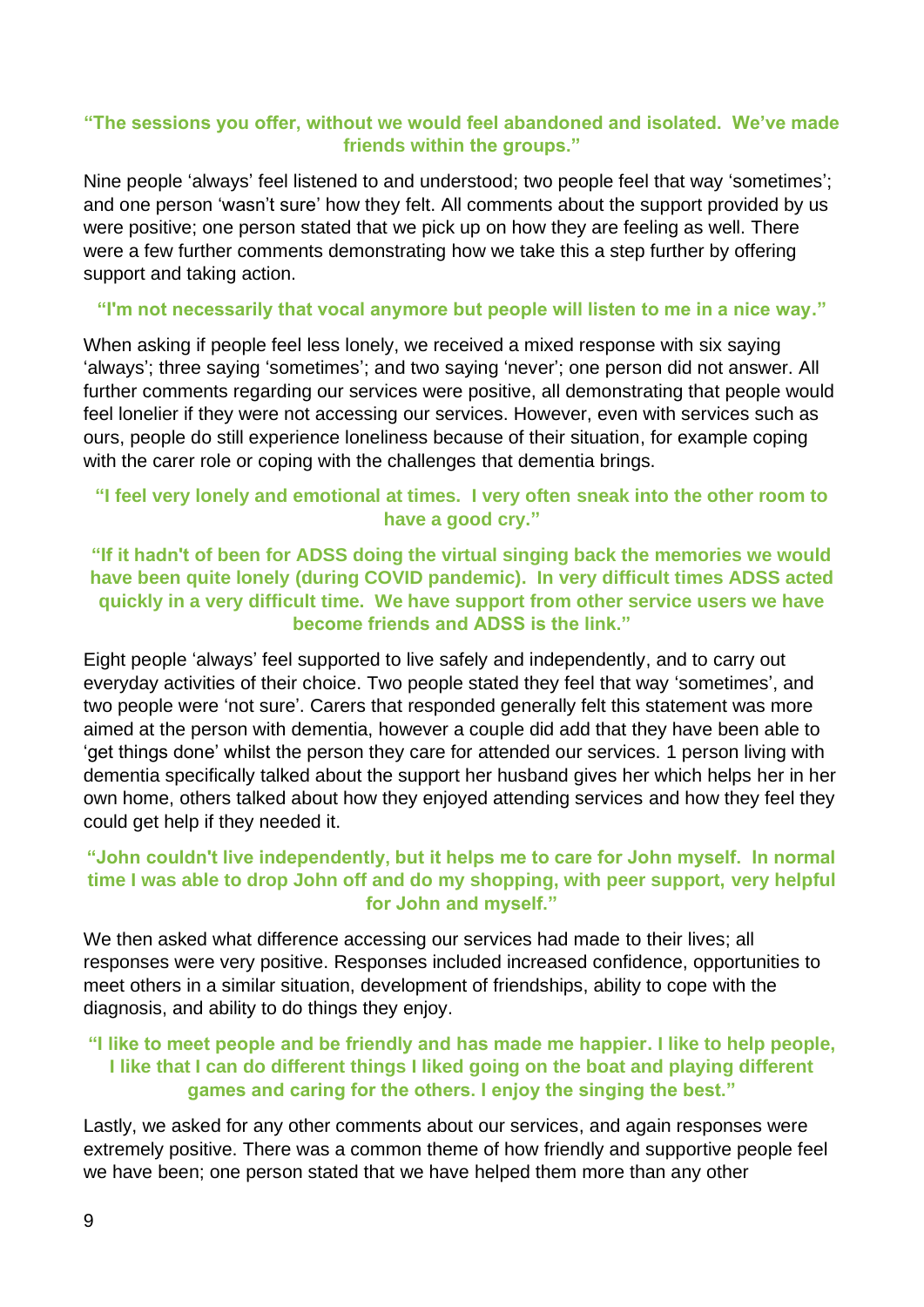organisation. However, there were also a couple of constructive comments for us to take on board which we will explore further in this report.

**"Everything has been good, we have been very happy with all the help we have received over the years, ADSS has helped us more than any other organisation."**

# <span id="page-9-0"></span>**What did people tell us about their experience of Dementia Support?**

A total of fourteen people were asked to take the survey. This consisted of four people living with dementia and nine carers or relatives; one person chose not to take part.



It became apparent, when selecting people to take part, that people who had recently used the service were able to give more detailed feedback of the help they had received from the team. We also concluded that some people who were in crisis, such as returning home from hospital, were unable to identify the specific support we provided as there were several agencies involved at the same time.



Out of thirteen responses, nine people stated they had been provided with specialist information; two people said 'sometimes'; and one person was 'unsure'. The responses indicate that people are receiving the information they require, whether it be about the types of dementia, symptoms and behaviours, or practical advice. Information had been shared by email, post and follow-up calls. The responses evidence that people accessing the service felt supported and were given good information at the time they needed it. The Carer's Learning Group was also mentioned as a valued source of information.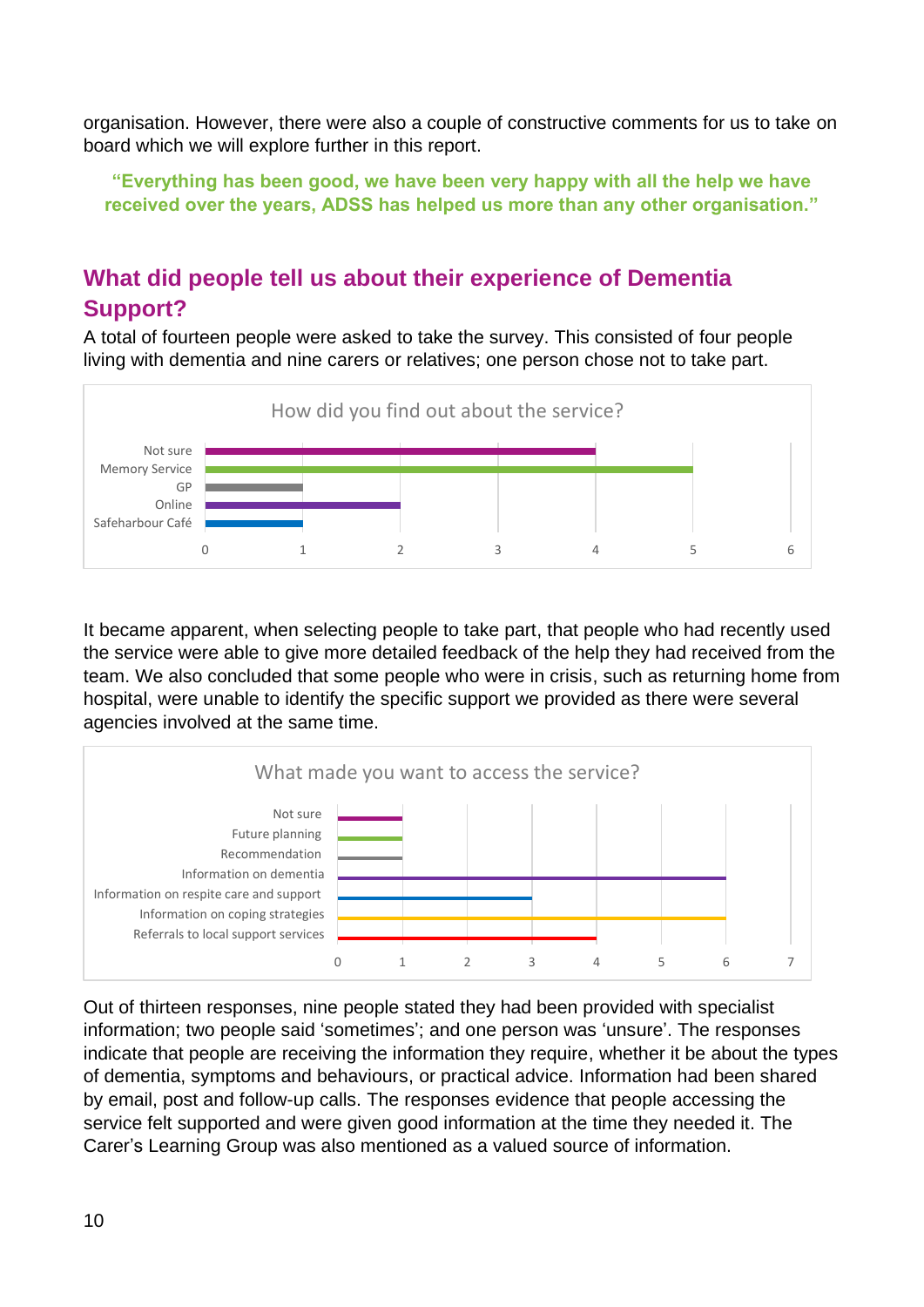### **"The Dementia Coordinator helped me understand the behaviours of dementia that can happen, it helped me to understand the way my mum behaves better and how I could maybe help her. It was nice to have someone there for me."**



Ten people expressed they 'always' feel listened to and understood; one person said 'sometimes'; and one person was unable to answer. Twelve people stated the Dementia Support Coordinators 'always' understand how dementia impacts on their life; one person was 'not sure'. People told us they felt able to call with any issues to get help and support, and people did not feel so alone when having to deal with the challenges of dementia.



**"The Dementia Support Coordinator tries to support all aspects, help by getting through day to day issues, makes me calmer."**

**"The assessment the Dementia Support Coordinator completed gave my mum a chance to talk herself instead of just me explaining how life is. That is nice because my mum is still a person, and she may not understand everything but at least she was given a chance."**

The people we surveyed told us the service has assisted them in a range of ways, such as arranging reviews with the Memory Clinic, liaising with health and social care professionals, hospital discharge planning, and information on benefits and paying for care.

### **"After we got the diagnosis, we were just handed leaflets, just didn't know what to expect and by getting in touch with you really helped me understand and helped with how to cope in different situations."**

We asked those living with dementia, and their carers or relatives, how the service had helped when planning for the future. People told us they received help and support to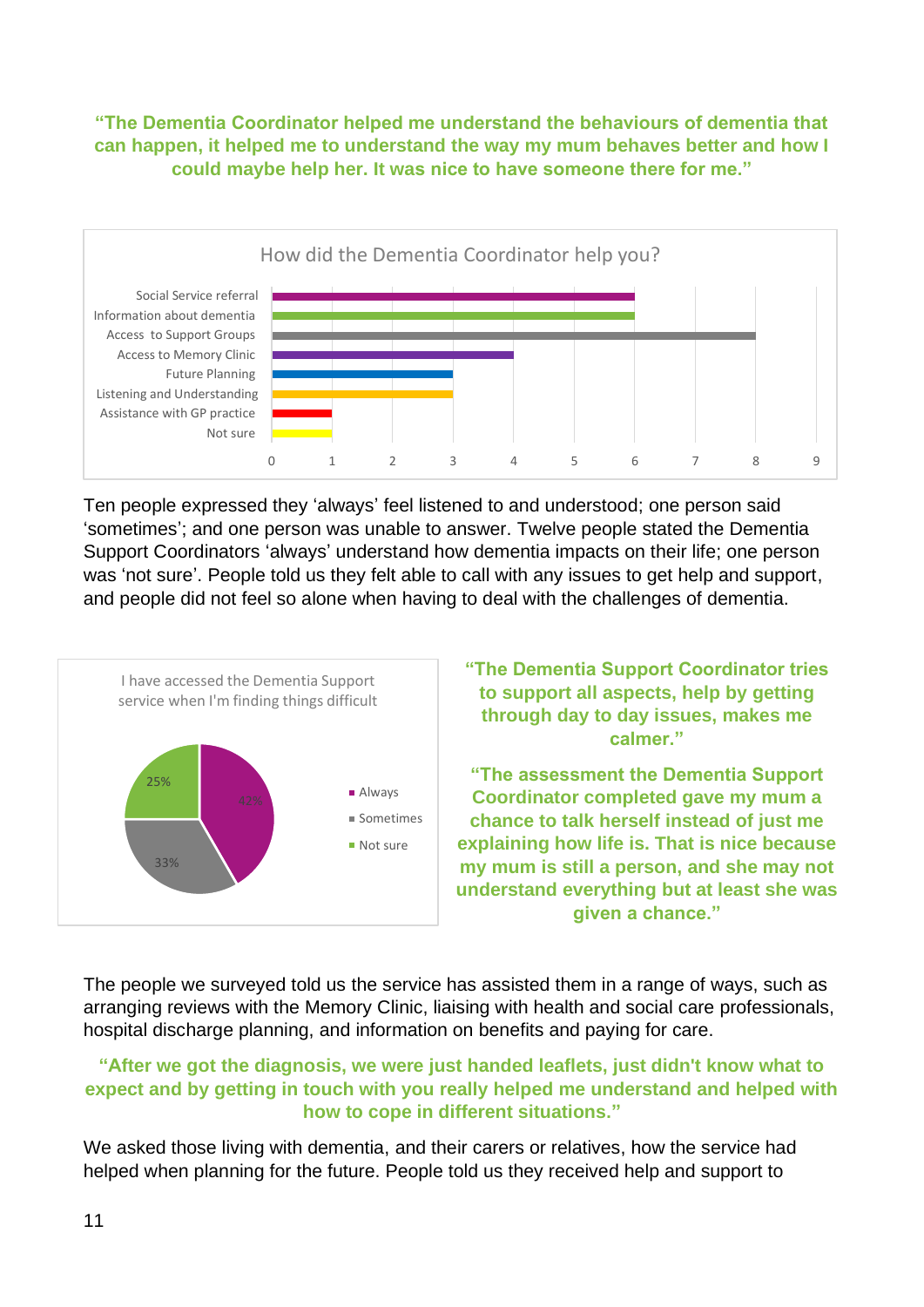arrange medical procedures and their transport to and from the hospital, arrange support for family members, including children's services. People found our assistance particularly useful at point of hospital discharge, having a point of contact for help and knowing about other local services. The information and support have given people the confidence to plan ahead.





### **"The Dementia Support Coordinator helped with suggestions in appropriate care or social support for my mum whilst I am at work. It has been difficult looking after mum, working and taking care of the kids. But a referral was made to social services to see how they can help me."**

Over half of the people who completed the survey expressed that they had benefited from accessing the service**.** Having a point of contact and someone to talk to that understands has proved to be valuable. Social groups have prevented people from feeling isolated and have given a sense of belonging. Digital technology has played an important part in keeping people connected at a crucial time. Having an advocate onside has helped people to overcome challenges and keep positive. The responses indicate that people accessing the service gained a better understanding of dementia and the impact on daily life.

### **"Helped me through this terrible time, I know I'm not what I was, I love talking to you."**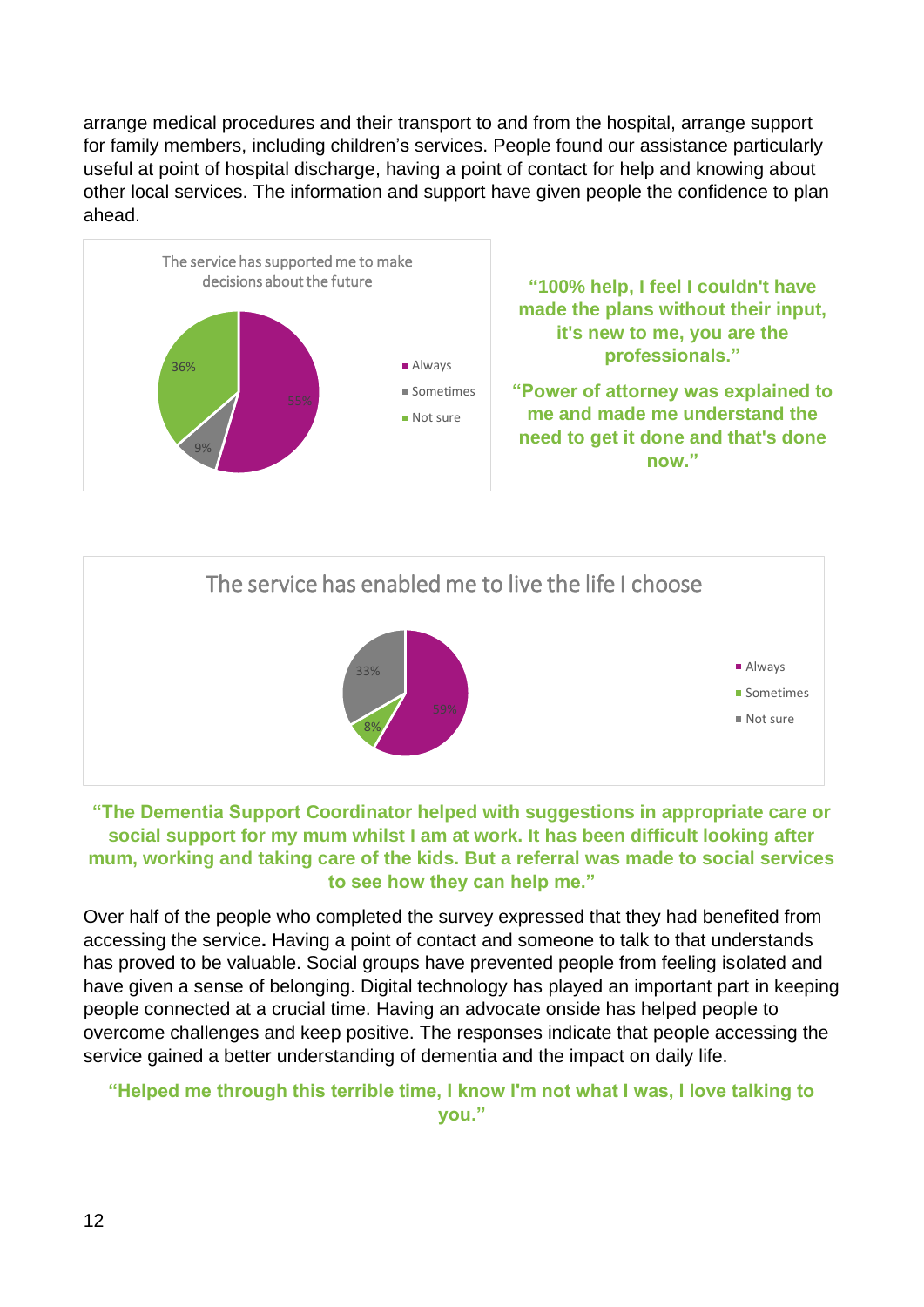# <span id="page-12-0"></span>**What did people tell us about their experience of Virtual Support Groups?**

A total of fourteen people were asked to take part in the survey; seven were carers or relatives; and six were people living with dementia; one person chose not to take part. Over half of those attend more than one support group in a month; three people had attended three different groups in the month. We asked how people had heard about the virtual support groups; nine had been invited by the Dementia Support Coordinator; three had been told by friends; and one person had been informed by his GP.



Nine people received support from the Dementia Support Coordinator in using Zoom; two people did not need help; and two people did not think the question was applicable to them.

### **"When we have had difficulty accessing the groups or dealing with mute/unmute, putting the camera on! the DSC's have been great as well as the other group members."**

Most of the people attending the groups felt the coordinators have a good understanding of how dementia affects daily life. One person living with dementia was 'not sure', and one carer or relative stated they feel the groups are aimed at the person with the diagnosis.

### **"The fact they are there makes a difference and helps me with making friends. The staff give good advice, although this is not one to one. I think I could ask for their time if I needed it. I find the team have a really good understanding of what's going on."**

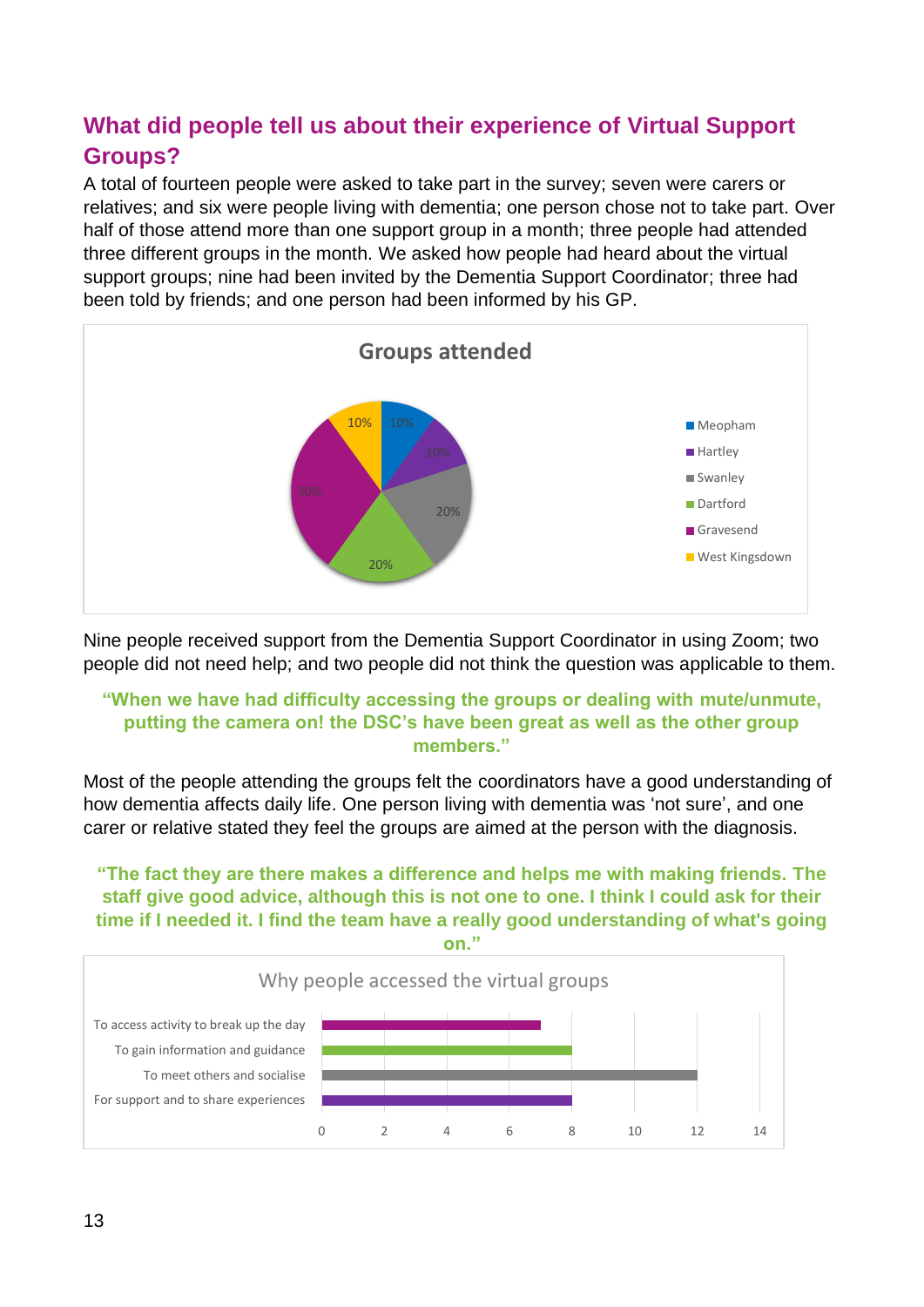Ten people stated they 'always' felt listened to and understood; whilst one carer said 'sometimes', but went on to say, 'I can always call them if I need to talk'. One person living with dementia 'wasn't sure'. Ten people also 'always' feel included and an equal member of the group; one person stated they 'sometimes' feel this way, and further explained that sometimes it's hard to get a word in over the more outgoing group members. One person stated 'never'; however, they then explained the reason is that they choose to step back to enable their partner to be independent within the group.

We received a mixed response when asking if people feel less lonely. Seven people confirmed that is this case; one person said 'sometimes'; and one said 'never', however, they then further explained that they have never felt lonely. Three people remained 'unsure'.

### **"Getting dementia has been a barrier to communication as the dementia develops, I feel more lonely, but feel the group helps."**

### **"People do start distancing themselves from me but nice to have people who share similar issues."**



We asked people to tell us what difference the virtual support groups had made to them. Everyone that answered felt they had benefited from the groups and felt involved. People were grateful for the opportunity to share with others and make new friends; the groups were something to look forward to and break up the week when being unable to get out. One person commented that they prefer the virtual groups as they are much easier to access and hopes that we will continue with them in the future.

### **"The groups helped people to stay connected at a crucial time. It's part of my week and the feeling of being involved."**

**"Having the virtual groups has made lockdown a lot more bearable and given my wife something to look forward too. Having contact with others in a similar position helps us to know we are not the only ones having to deal with this problem."**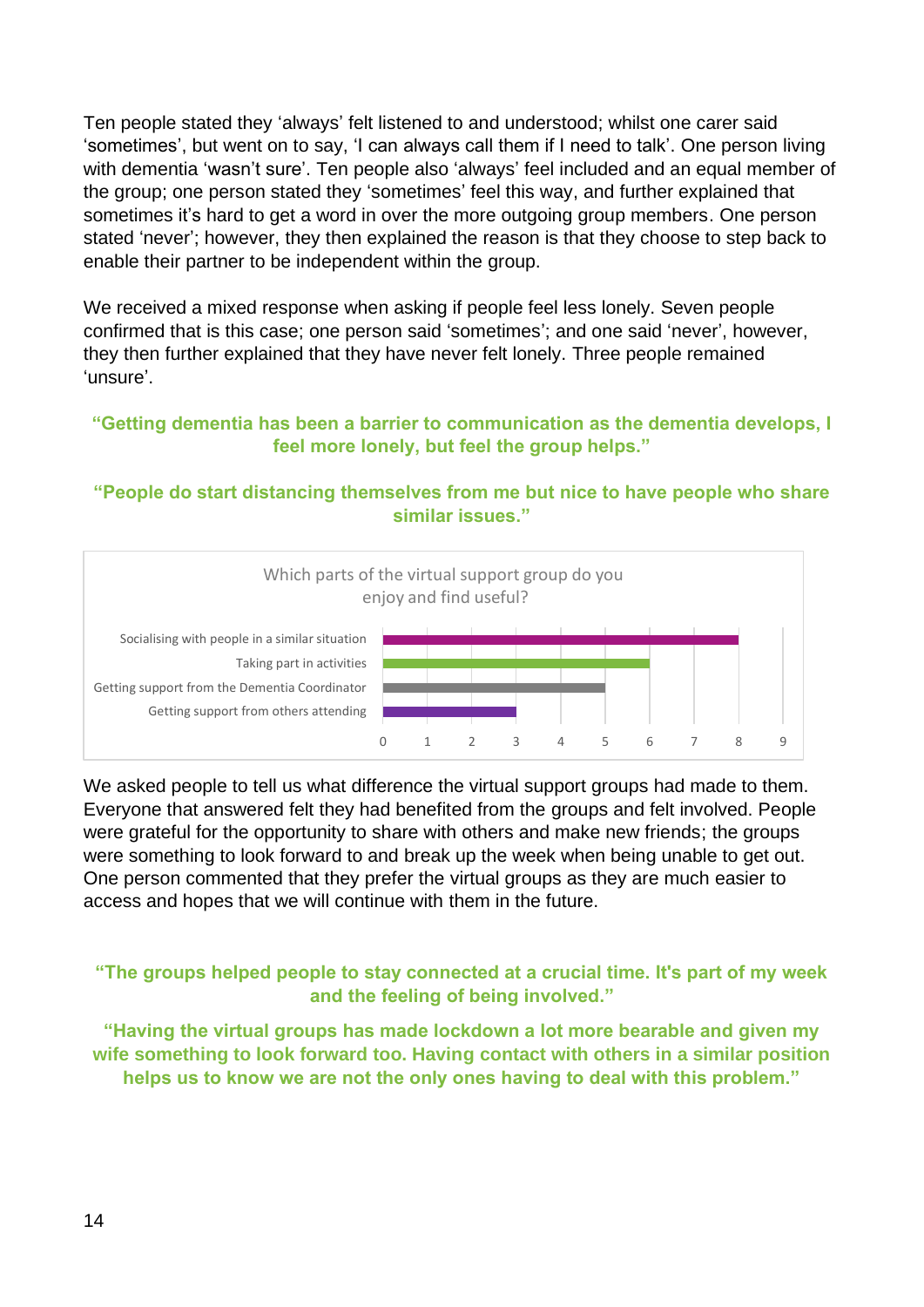# <span id="page-14-0"></span>**What did people tell us about their experience of Singing Back the Memories?**

Eight people (three people living with dementia, and five carers or relatives) took part in discussions about Singing Back the Memories. The most popular reason for attending is because singing makes them feel good, however they are also looking to be able to meet others and socialise.



Everyone that took part stated that they always feel listened to and understood by the Group Coordinators and volunteers. They also all stated that they always feel included and an equal member of the group. When we asked if they feel the Group Coordinators and volunteers understand how dementia impacts their life, seven people stated 'always'; and one person stated 'sometimes', however they went on to say that they can`t really remember who the coordinator is but was sure they do.

**"The way the facilitators communicate and speak to people, even when a person says something that may not be appropriate, its ok, it's no big deal. They encourage and involve people to have a nice time."**

**"They always ask me how I am and stuff. I do not remember their names but I recognise their faces."**

**"[The facilitator] always asks us if there are songs we want to include, she will tailor the sessions around her audience for instance, my mum is Welsh and so she will include a Welsh theme, another person that attends loves Buddy Holly and so there will be something for everybody."**

We then asked if, since attending the group, did people feel less lonely. Five people said 'always'; one person said 'sometimes'; and two people were 'not sure'. There was no explanation for why people do not always feel that way, however one person stated that they look forward to attending.

### **"My mum loves the groups and looks forward to them. She loves seeing people and having a sing song..... it makes her feel like she's had a trip out!"**

### **"Being part of the group lifts our spirits in lots of ways, its an opportunity to join in to have some fun as a carer and a person living with dementia."**

When we asked people if attending Singing Back the Memories has made them feel more confident and improved their wellbeing, seven people stated 'always'; and one stated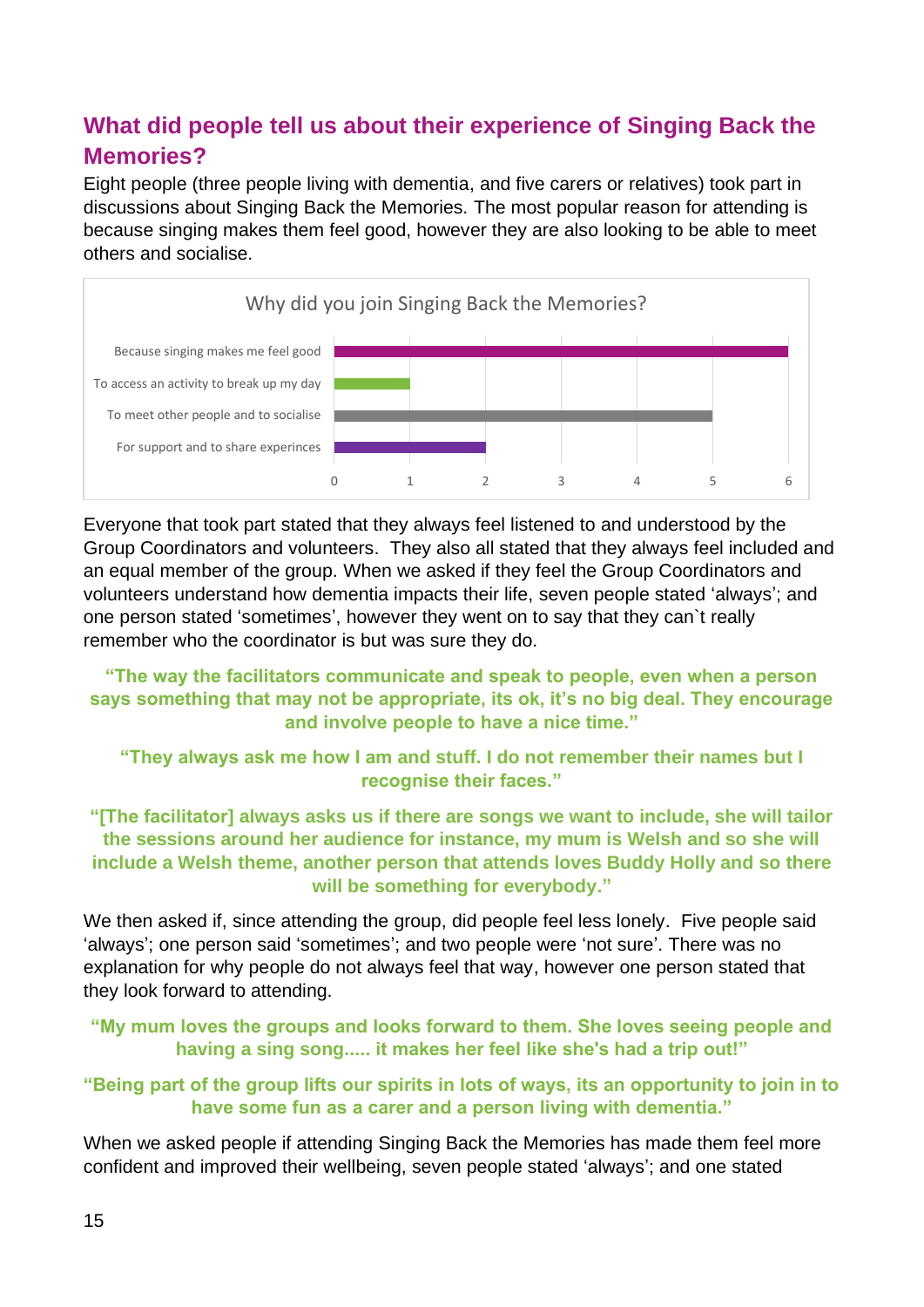'sometimes'. Seven people also said they 'always' enjoy Singing Back the Memories and feel safe when attending; one person said 'sometimes', and further explained that they enjoy listening to music.

### **"I am always happy after the singing and my mood is relaxed."**

We asked people what difference attending Singing Back the Memories had made to their lives. One person said that they feel less isolated, and another person said they feel they have come out of their shell a bit.

**"This is invaluable to my mum, the session brings her alive, in a way it wakes her up, she is always happy and feels good after the group."**

**"I really enjoy singing so I have enjoyed this and seeing other people …. especially being part of a concert!"**

# <span id="page-15-0"></span>**What did people tell us about their experience of The Beacon Day Service?**

Ten people (five people living with dementia, and five carers or relatives) took part in the evaluation discussions. One of those had been accessing The Beacon for less than 6 months; three for between 6 and 12 months; five for longer than one year; and one person was not sure. Three of those living with dementia also access our Support at Home or Support at Home Plus service, and one attends the community support groups.

When we asked why people wanted to attend The Beacon, they were able to select more than one option, however the most popular response was to meet other people in a similar situation.



We also asked carers and relatives why they wanted the person they support to attend The Beacon; they agreed it was mainly for them to be able to meet other people in a similar situation, however, equally they thought it would be good for them to get out of the house.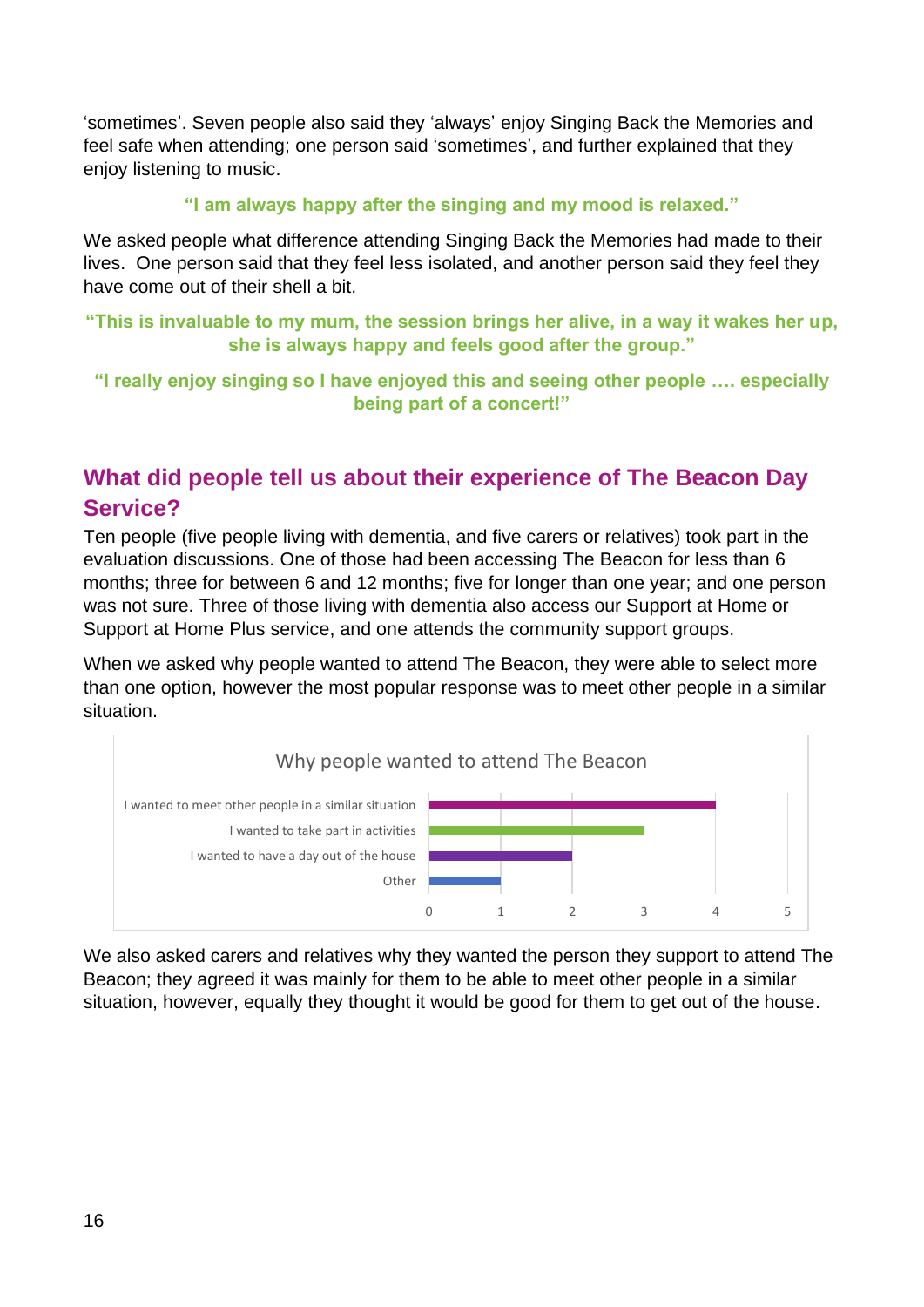

All ten people stated that they 'always' feel listened to and understood by the staff they have contact with. All five people living with dementia stated they 'always' enjoy attending The Beacon; four carers or relatives agreed, but one was 'not sure' about the enjoyment of the person they support. When asked if they were offered choices in activities, all five people living with dementia stated 'always'; three carers or relatives also stated 'always'; but two were 'not sure'. However, all five carers or relatives stated they 'always' feel that the person they support enjoys the activities and is able to do them in a safe place. All five people living with dementia agreed. When we asked about loneliness, four people living with dementia stated they feel less lonely due to attending The Beacon, whereas one person stated they 'sometimes' feel less lonely. However, three of the carers or relatives stated they believed the person with dementia was 'sometimes' less lonely; one stated 'always'; and the other 'wasn't sure'. Three people living with dementia felt that attending The Beacon helped them to feel part of the community; one said 'sometimes'; and one 'wasn't sure'. Three carers or relatives stated that they 'always' feel that, by the person they support attending The Beacon, it made them feel part of the community, and gave them the time to do activities they would otherwise find difficult; one felt that way 'sometimes'; and one 'wasn't sure'.

### **"I like to be listened to and the staff do listen. Meeting different people and talking about their problems and my problems. I always feel safe here."**

**"Everything! from the bus ride to my whole day at The Beacon. Val's quizzes and the banter. Can I do more days? Just being with us all makes me feel very safe."**

**"Mum always enjoys it as you can tell from her face and she wouldn't go in so happily if she didn't want to. She doesn't remember it but is happy in that moment."**

### **"Thursday is the only day of the week I really get peace of mind. I know he is safe and enjoying company. He is also keeping his brain active. I feel I can breath easy on Thursday."**

We asked those living with dementia what difference attending The Beacon had made to their lives; they explained it gave them the opportunity to meet other people which they feel is nice. One person stated that it helps to talk, and another person stated it had made them happier. When we asked the carers or relatives the same question, they explained that it gave them the time to get things done, gave them a day where they don't have to worry about the person they support and gives them a break. We asked if there were any improvements that could be made to The Beacon, most felt none were needed, however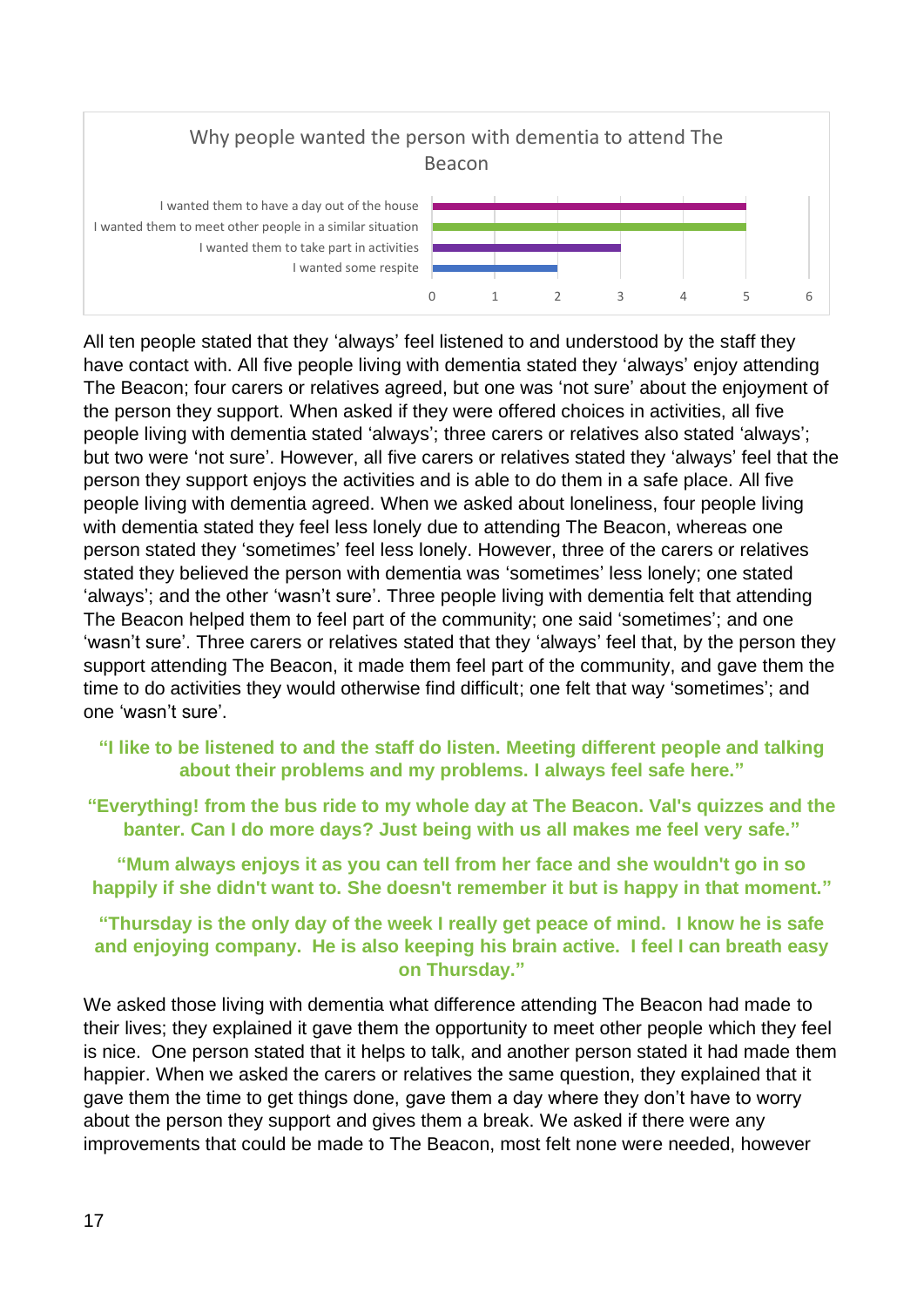one person asked for more musical activities; and one person asked for more help with crossword clues.

**"I would just like to say thank you from me. [The person I support] has always been happy with ADSS."**

**"I am very happy here."**

### <span id="page-17-0"></span>**What did people tell us about their experience of Support at Home?**

Ten people (six living with dementia, and four carers or relatives) took part in evaluation discussions. Most have been accessing the service for less than 6 months, and one person for longer than a year. Two of those people stated that they do not access any other forms of support; the remainder informed us they are also supported by family and other voluntary organisations. Two people stated that they also have care workers for support with daily living, and another person recalled being very impressed with our Dementia Support service which had made contact following the diagnosis.

### **"Girls are all nice, best having them with me, we laugh, walk around the garden, we do exercise."**

When asked why they wanted to access this service, one person stated that they wanted some company; another said it was to give it a try; and three people informed us that their family encouraged them. When we asked relatives the same question, most were looking for their loved ones to have some company. One person also told us it was to make sure the person was OK if they weren't able to visit themselves; another referred to working full time and not being able to visit as much; and another person felt it would help ensure safety and for regular feedback.



Nine people felt that they are 'always' listened to, and that their dementia and individual needs are understood. One person 'wasn't sure', but did state that her care worker sympathises, and they feel she understands but are not sure how much. Nine people stated that the visits are always enjoyed; one person stated their loved one enjoys the visits 'sometimes' but would rather be independent. Seven people informed us that there is 'always' a choice in activities, whereas three people stated there was only a choice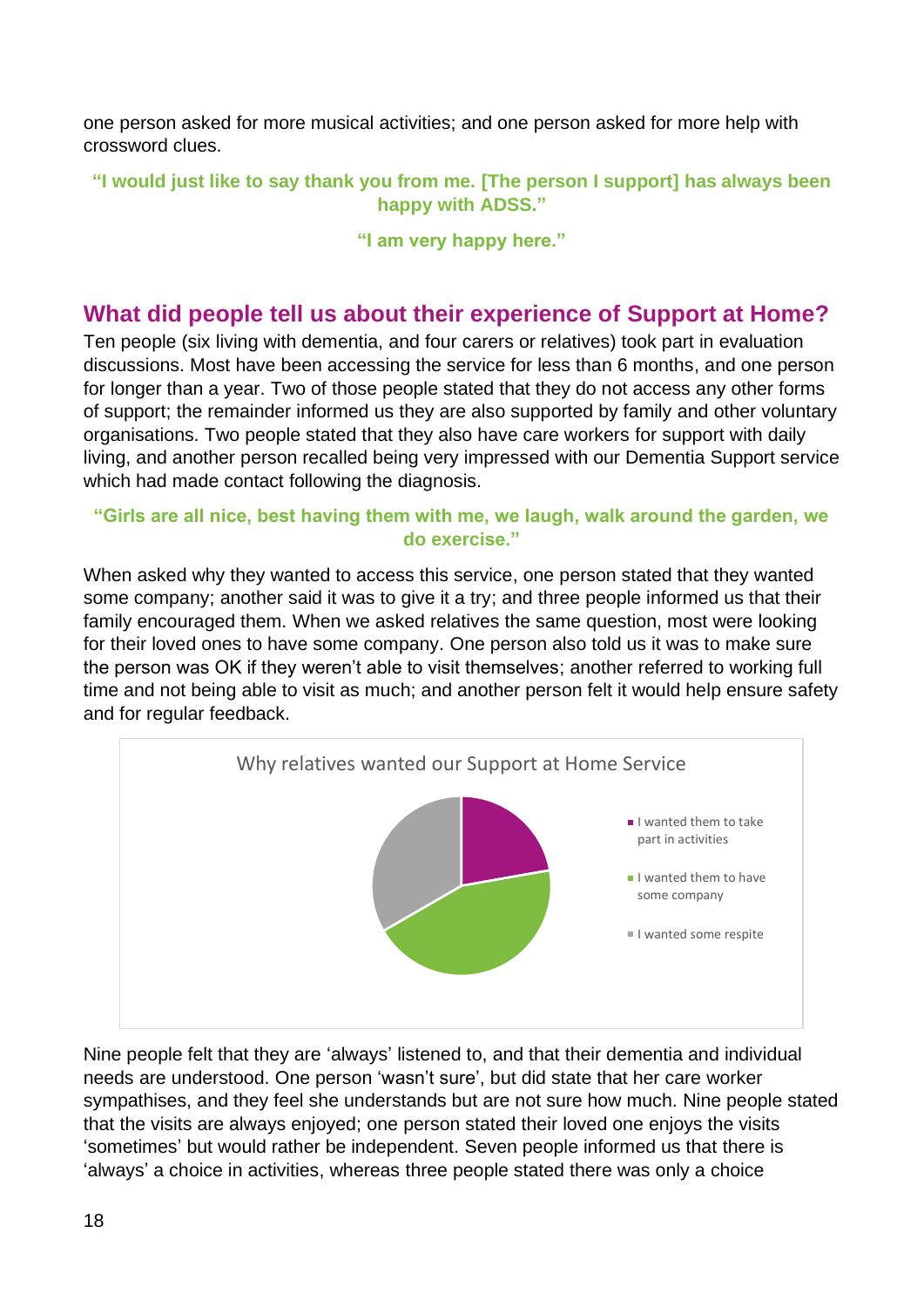'sometimes'; however, all three added that the choices had been limited due to the pandemic.

### **"Never lonely with the support of the carer and my family network. Going to have street party when all this is over."**

When asked if, during visits, people are able to do the things they enjoy and feel safe, six people stated 'always'; and two people stated 'sometimes'. Again, the pandemic was referred to. One person did not answer this question; and another person, a relative, stated 'never' however did not provide further comment. This was the same person that informed us their relative would prefer to be independent, so this may have been a factor.

### **"I feel safe with any of the carers. I love having company and being able to put the world to rights."**

When discussing if the service helps to reduce loneliness, four people stated 'always'; five people stated 'sometimes'; and one said 'never'. A few people referred to experiencing loneliness outside of the visits. One person stated they would like to increase the visits but can't due to cost, and the person themselves wanted to be independent. Seven people informed us that they 'always' feel part of the community and are able to carry out everyday activities that they choose; and two people feel that way 'sometimes'; one of those people again referred to the pandemic. One person stated 'never', however, did not provide further comment, this was the same person referring to their loved one wanting to be independent so, again, this could have been a factor.

**"I have felt supported a great deal by the staff at the support at home service and the wider ADSS team. Mum's support worker is very supportive and always involves both mum and I in deciding what to do when she visits. It has given us a way to get mum to accept some kind of help, as Social service care package did not work out. (The) visits have given mum something to look forward to and a bit of social time and independence. This makes me feel better because I never have the energy to take mum out as much as she'd like, so it relieves some of the pressure off me."**

Most people receiving the service told us that it had made a difference to them by providing them with some company; all relatives stated that by having the service they worried less. Nine people stated that no improvements are needed; one person said they would like to be able to regularly talk directly to the care worker rather than just when they happen to cross paths, however, they stated that they understand why communication has to go through the office.

**"I wouldn't think so you are all so nice. I feel listened to. I have cried to myself thinking about the kindness the ladies have shown me."**

# <span id="page-18-0"></span>**What did people tell us about their experience of Support at Home Plus?**

Thirteen people (six living with dementia, and seven carers or relatives) took part in evaluation discussions. There was an even spread of how long the service had been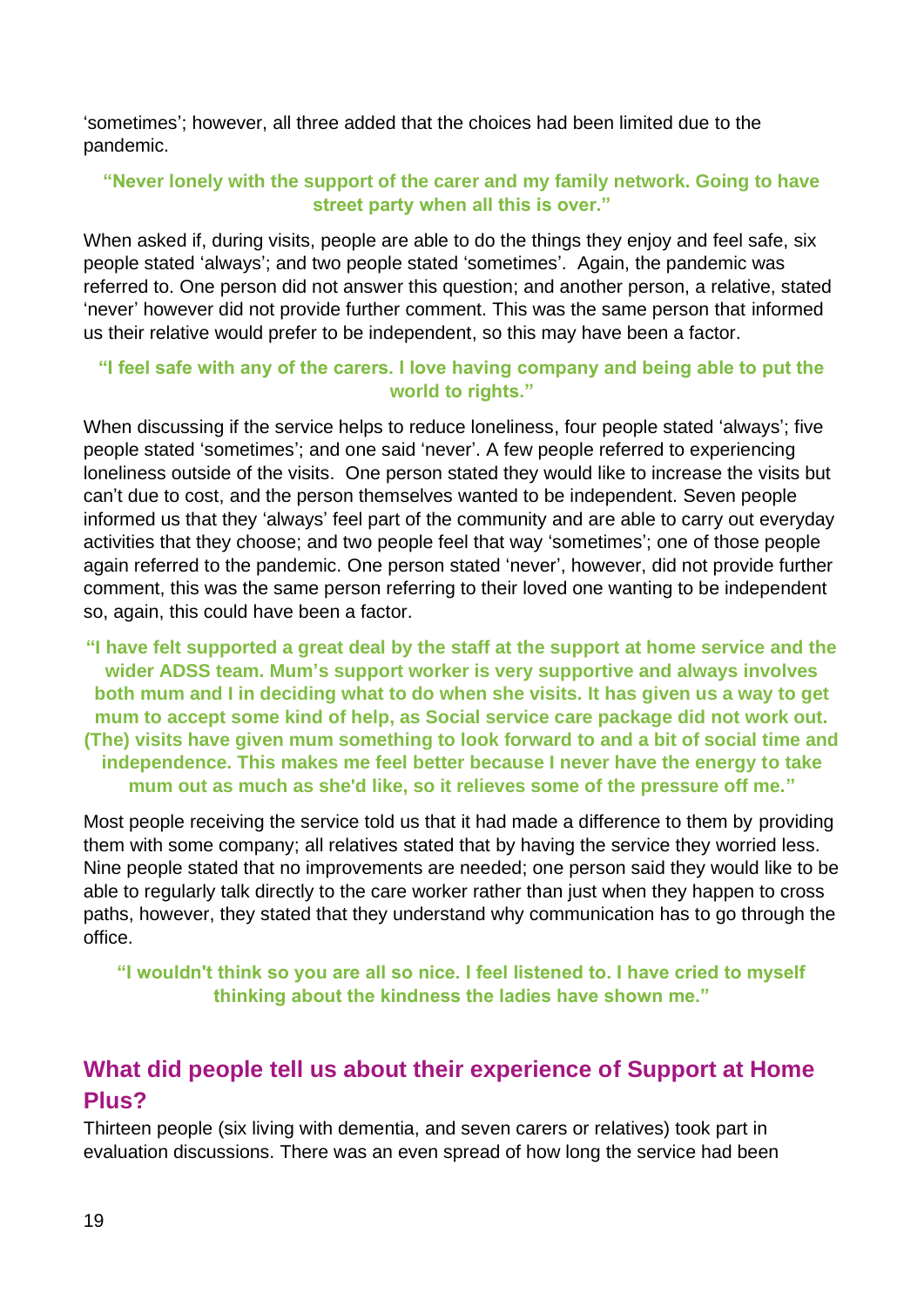accessed, from less than 6 months to over 1 year. Most people are in receipt of other forms of support, such as our Support at Home service, The Beacon and other community groups.

### **"Communication had started to break down with him before the visits started, now he is communicating more and more."**

When we asked people why they had accessed this service, respite was a popular reason for carers/relatives; and support with daily tasks was a key reason for those living with dementia.



In addition, two carers/relatives stated that they wanted their loved one to be provided with the support that they cannot provide themselves; another two also referred to them having help with activities of daily living, such as personal care and medication; and another mentioned for their loved one to be given reassurance.

### **"Carer workers are always up to date with me. They know how to get me moving and motivated."**

All thirteen people stated that they feel listened to by people that understand their situation. When we asked if people felt that they had choice and control over their care, and if they are asked what they would like the care workers to do when they visit, eleven said 'always'; and two said 'sometimes'; one person explained further that it is more about their own frustration of what they can and can't do.

### **"I think they are very understanding, very good with whatever i am doing. They are lovely."**

When we asked those living with dementia if they are able to do things they enjoy, and if they feel safe when the care worker visits, five said 'always'. One person said 'sometimes', but further explained that they do 'always' feel safe, they would just prefer not to need the support the care workers give them. Five carers/relatives informed us that they feel their loved ones are now 'always' able to do things they would otherwise not have been able to do without the service; two said 'sometimes', one of whom explained that the care workers have been able to improve nutrition and hydration.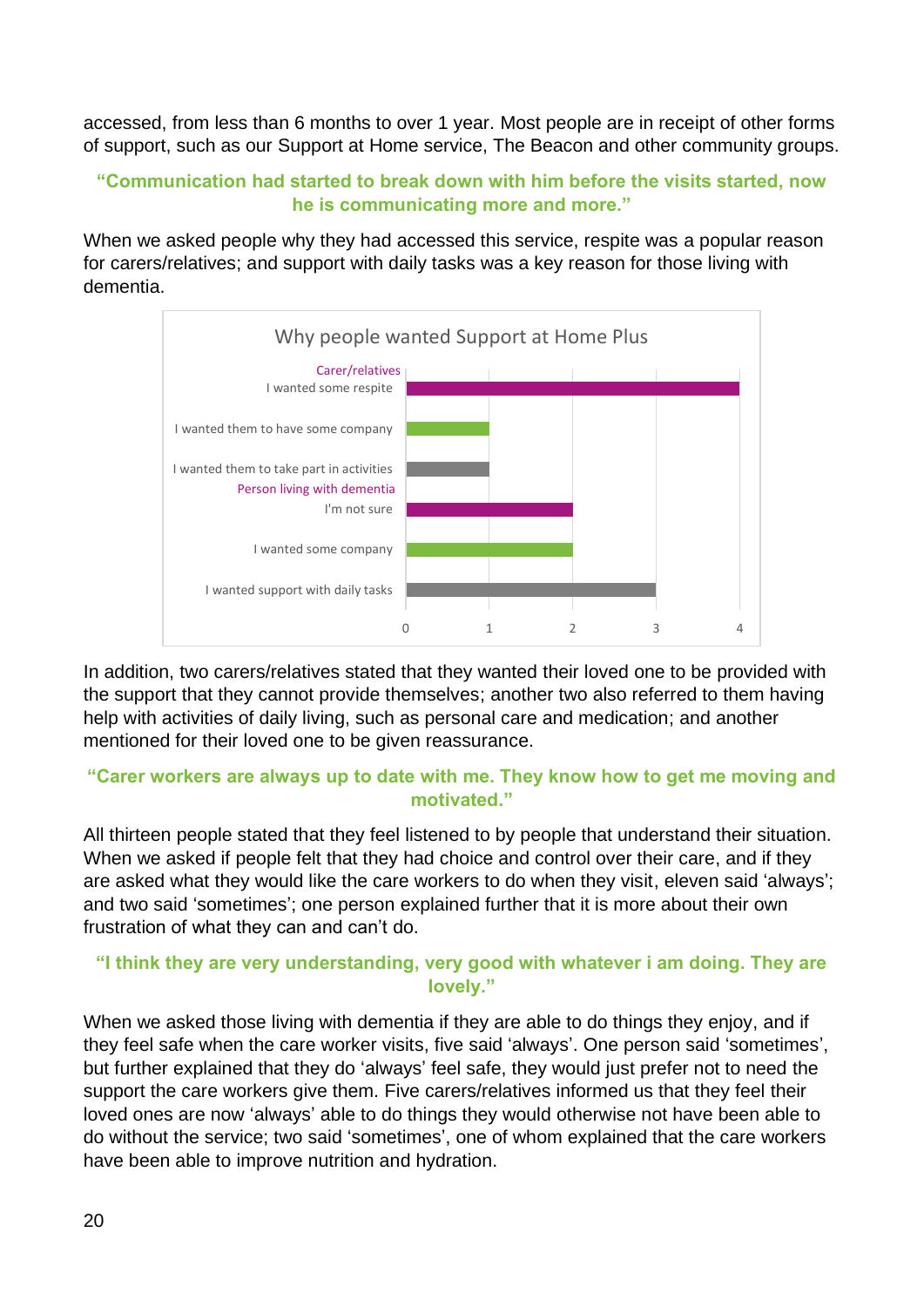### **"I know what I'm doing. I have faith in my carers. They encourage me to go for a walk to improve mobility. I was wary at first but I trust the carers."**

Two people living with dementia informed us that they feel less lonely 'all the time'; three feel that way 'sometimes'; and one was 'not sure'. One person further explained that they feel lonely at night-time. Whereas six carers/relatives said that the visits 'always' make their loved ones feel less lonely; one said this is 'sometimes' the case. Eleven people, including all of those living with dementia, feel having this service helps them to live the life they want; two people feel that way 'sometimes'.

### **"Although it's not the life we would have imagined for ourselves, I take comfort from the service ADSS provide."**

When we asked what difference having this service has made to people, carers/relatives talked about reduction in stress, being able to relax, and feeling reassured. Those living with dementia talked about having company and being supported to do things they now have difficulty with; one person said that it has helped his wife to be his wife rather than a carer.

**"I would like to add that the carers have been wonderful and that they will go the extra mile to help. Some more than others but they have helped get us out of some tight spots. We are very grateful and can't praise your service highly enough."**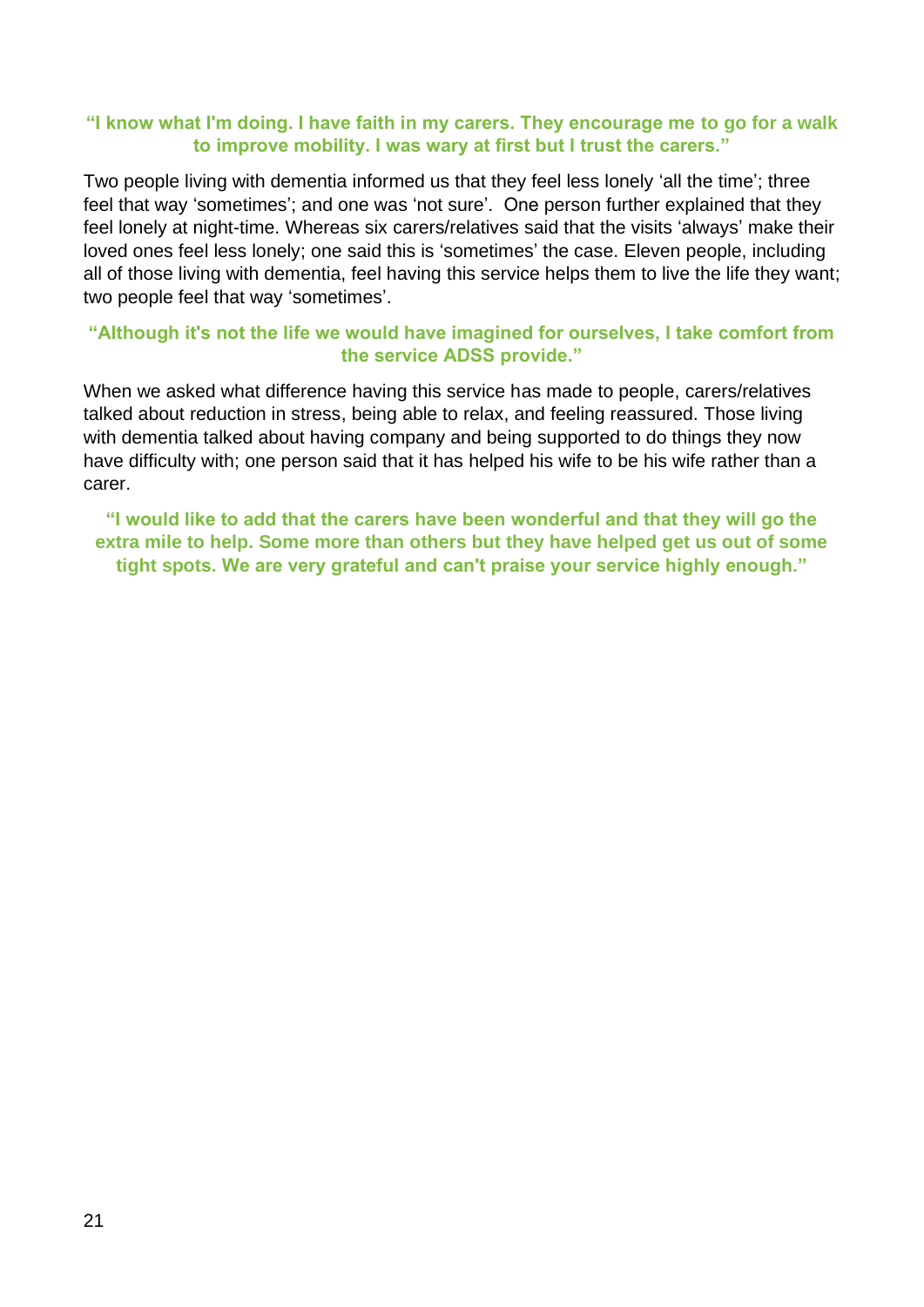# <span id="page-21-0"></span>**You said, our response……**

| <b>Bring ADSS to Bexley</b> | We are becoming increasingly aware that there are gaps in        |
|-----------------------------|------------------------------------------------------------------|
|                             | services and support beyond the area we currently serve.         |
|                             | Within our 5-year Strategy (2021-2026) we have set               |
|                             | ourselves an objective to expand our services. Whilst we         |
|                             | cannot guarantee that we will be able to provide services in a   |
|                             | specific area, we will always be able to help you find support   |
|                             | in that area.                                                    |
| Send me a birthday card     | We support, on average, 580 people each month, therefore it      |
|                             | would not be possible for us to commit to sending everyone       |
|                             | we support a birthday card. However, those that attend The       |
|                             | Beacon are given a birthday card, and we are currently           |
|                             | working towards those that access Support at Home and            |
|                             | Support at Home Plus being given birthday cards.                 |
| Set up a carer's forum, or  | We do provide a regular newsletter to our members.               |
| provide a regular           | Membership is free - to find out more please call 01474          |
| newsletter                  | 533990. We also provide regular stories and news on our          |
|                             | website and through social media.                                |
| The prices of your paid     | Due to annual inflation, we do have to review the prices we      |
| for services have gone up   | charge each year. We are pleased to have been able to            |
|                             | freeze prices for the last two years, however this year we had   |
|                             | to increase them to be able to continue delivering on our        |
|                             | standards of excellence.                                         |
| Produce a guide on local    | We have always provided information at our Memory Cafes          |
| services, information       | and will resume doing this when face-to-face groups return.      |
| should be available at      | We are aware that there is lots of work going on locally to      |
| each group                  | develop a pack of relevant information. If anyone wants to       |
|                             | know more about services that are available, we would            |
|                             | encourage you to arrange to speak with one of the Dementia       |
|                             | Support team who can provide relevant information for your       |
|                             | situation.                                                       |
| Have a young onset          | The Beacon day service is inclusive to people of all ages        |
| specific support within     | living with dementia. However, we do understand that for         |
| <b>The Beacon</b>           | younger people with dementia their interests and abilities can   |
|                             | be quite different to those that are older, therefore, we are    |
|                             | working towards having a day each week dedicated to those        |
|                             | with young onset.                                                |
| More carer support          | We can put you in touch with the organisation that is funded     |
| groups, benefit of open     | to provide specific support for carers. As part of our strategy, |
| discussion without          | we are looking at what everyone affected by dementia needs       |
| upsetting the person they   | and carers support groups are something we would like to set     |
| care for                    | up.                                                              |
| Transport to community      | We are aware that transport can be an issue for some             |
| groups                      | people. Unfortunately, this is not an area that we have the      |
|                             | capacity or funds to support, however we can put you in          |
|                             | touch with local services that provide this support.             |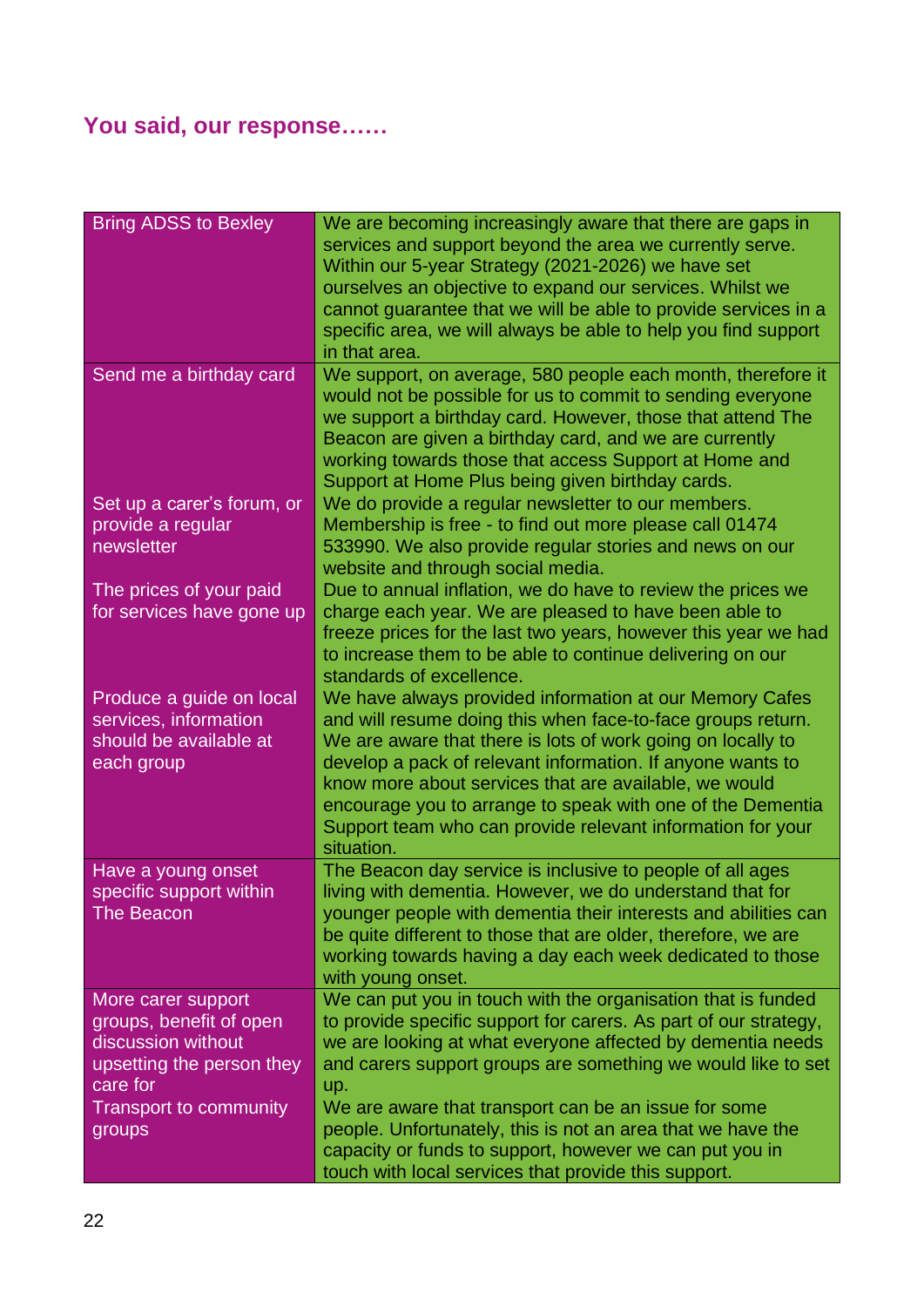| More emphasis on<br>activities, rather than<br>meetings                                                             | We were providing two activity specific groups, Active Bodies<br>Active Minds and Kindred Spirits (for those with young onset<br>dementia) but unfortunately had to stop due to COVID-19. We<br>have included coproducing a wellbeing service model that<br>offers flexibility and choice and includes evidence-based<br>activities as an objective in our 5-year Strategy (2021-2026). |
|---------------------------------------------------------------------------------------------------------------------|-----------------------------------------------------------------------------------------------------------------------------------------------------------------------------------------------------------------------------------------------------------------------------------------------------------------------------------------------------------------------------------------|
| Groups later in the day<br>rather than the morning<br>as mornings can be<br>challenging for people<br>with dementia | With the restarting of our groups after lockdown we are<br>working towards offering a variety of times and days in order<br>to offer more flexibility, whilst maintaining a routine for those<br>that attend.                                                                                                                                                                           |
| Make the singing group<br>longer                                                                                    | Singing Back the Memories sessions are usually two hours<br>when facilitated in person. The session was reduced to one<br>hour when it went virtual as the group's members at that time<br>felt more than one hour would be too much when using a<br>screen. We look forward to the group returning to two hours<br>when able to get back to in person.                                 |
| More raising of<br>awareness locally                                                                                | Historically, we have carried out a lot of local awareness<br>raising, but with the increased numbers and complexities of<br>people needing our support we have had to reduce our<br>capacity to do this. However, we are active members of the<br>local Dementia Friendly Communities group who are<br>responsible for local awareness raising.                                        |

### **To view our 5-year Strategy (2021-2026), please visit our website**

[www.alz-dem.org/our-5-year-strategy/](http://www.alz-dem.org/our-5-year-strategy/)

**"We are doing so many things now than before we joined the groups. We consider ourselves lucky to have ADSS there. We know others out of your area who have struggled to get any support whatsoever."**

**"Everything has been good, we have been very happy with all the help we have received over the years, ADSS has helped us more than any other organisation."**